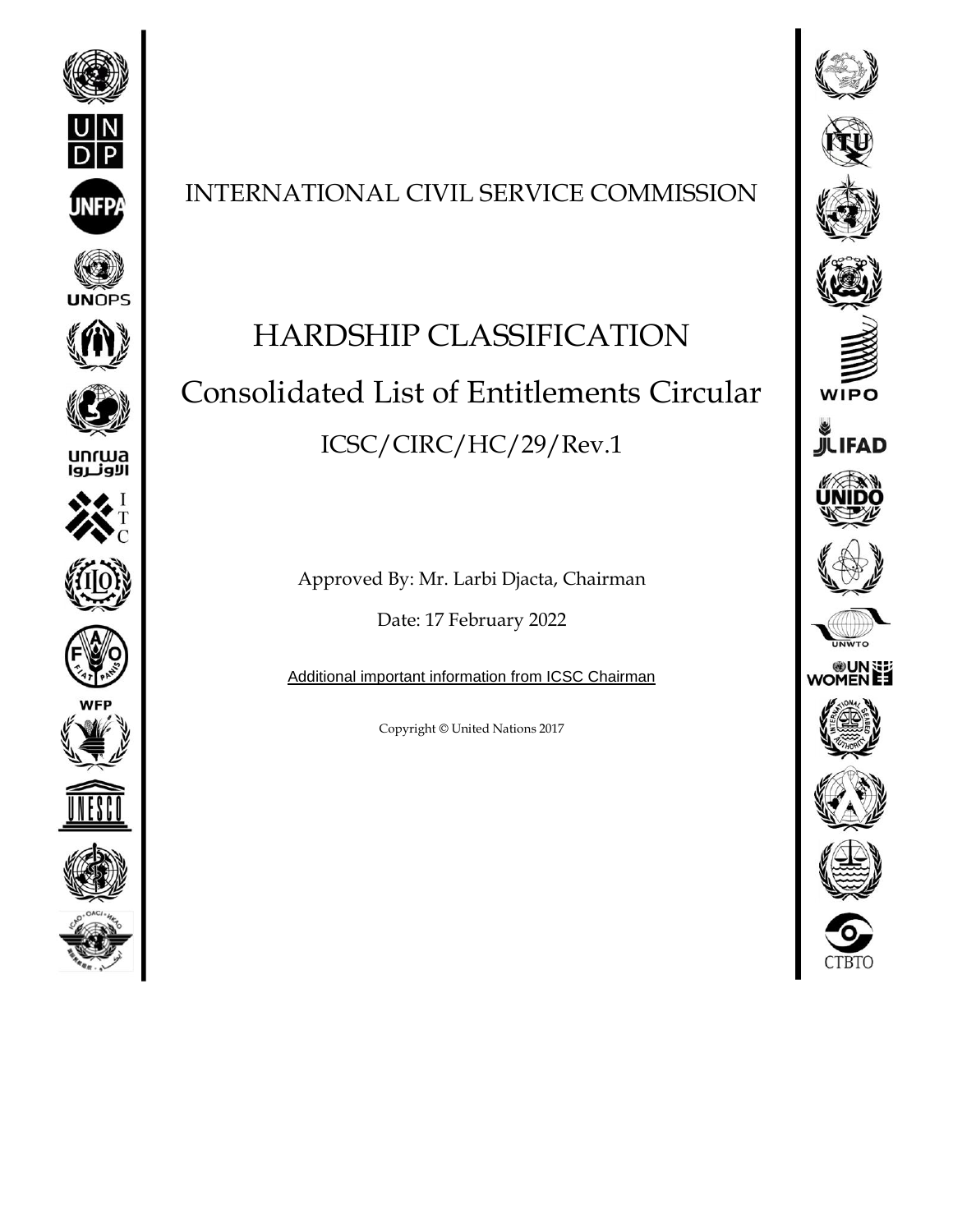#### **Consolidated list of entitlements - Effective 1 January 2022**

| <b>Country/Area Name</b> | <b>Duty Station</b> | <b>Review Date</b> | <b>Eff. Date</b> | <b>Class</b> | <b>Duty Station ID</b> |
|--------------------------|---------------------|--------------------|------------------|--------------|------------------------|
| <b>AFGHANISTAN</b>       | Bamyan              | 01/Jan/2022        | 01/Jan/2022      | E            | <b>AFG002</b>          |
| <b>AFGHANISTAN</b>       | Faizabad            | 01/Jan/2022        | 01/Jan/2022      | E            | AFG003                 |
| <b>AFGHANISTAN</b>       | Gardez              | 01/Jan/2022        | 01/Jan/2022      | E            | AFG018                 |
| <b>AFGHANISTAN</b>       | Herat               | 01/Jan/2022        | 01/Jan/2022      | $\mathsf E$  | AFG007                 |
| AFGHANISTAN              | Jalalabad           | 01/Jan/2022        | 01/Jan/2022      | E            | AFG008                 |
| <b>AFGHANISTAN</b>       | Kabul               | 01/Jan/2022        | 01/Jan/2022      | E            | AFG001                 |
| <b>AFGHANISTAN</b>       | Kandahar            | 01/Jan/2022        | 01/Jan/2022      | E            | AFG009                 |
| <b>AFGHANISTAN</b>       | Khowst              | 01/Jan/2022        | 01/Jan/2022      | E            | AFG010                 |
| AFGHANISTAN              | Kunduz              | 01/Jan/2022        | 01/Jan/2022      | E            | AFG020                 |
| AFGHANISTAN              | Lashkar Gah         | 01/Jan/2022        | 01/Jan/2022      | E            | AFG041                 |
| AFGHANISTAN              | Maymana (Faryab)    | 01/Jan/2022        | 01/Jan/2022      | E            | <b>AFG017</b>          |
| <b>AFGHANISTAN</b>       | Mazar-I-Sharif      | 01/Jan/2022        | 01/Jan/2022      | E            | AFG011                 |
| AFGHANISTAN              | Pul-i-Kumri         | 01/Jan/2022        | 01/Jan/2022      | E            | AFG032                 |
| <b>ALBANIA</b>           | Tirana              | 01/Jan/2022        | 01/Jan/2022      | Α            | <b>ALB001</b>          |
| <b>ALGERIA</b>           | Algiers             | 01/Jan/2021        | 01/Jan/2021      | Α            | <b>ALG001</b>          |
| <b>ALGERIA</b>           | Tindouf             | 01/Jan/2021        | 01/Jan/2021      | E            | <b>ALG015</b>          |
| <b>ALGERIA</b>           | Tlemcen             | 01/Jan/2021        | 01/Jan/2021      | B            | <b>ALG037</b>          |
| <b>ANGOLA</b>            | Dundo               | 01/Jan/2021        | 01/Jan/2021      | D            | ANG047                 |
| ANGOLA                   | Luanda              | 01/Jan/2021        | 01/Jan/2021      | B            | <b>ANG001</b>          |
| ANTIGUA AND BARBUDA      | St. Johns           | 01/Jan/2022        | 01/Jan/2022      | Α            | <b>ANT010</b>          |
| ARGENTINA                | <b>Buenos Aires</b> | 01/Jan/2022        | 01/Jan/2022      | Α            | <b>ARG001</b>          |
| <b>ARMENIA</b>           | Yerevan             | 01/Jan/2022        | 01/Jan/2022      | Α            | <b>ARM001</b>          |
| <b>ARUBA</b>             | Oranjestad          | 01/Jan/2022        | 01/Jan/2022      | Α            | <b>ARU003</b>          |
| AZERBAIJAN               | Baku                | 01/Jan/2022        | 01/Jan/2022      | Α            | AZE001                 |
| <b>BAHAMAS</b>           | Nassau              | 01/Jan/2022        | 01/Jan/2022      | Α            | <b>BHA005</b>          |
| <b>BAHRAIN</b>           | Manama              | 01/Jan/2022        | 01/Jan/2022      | A            | <b>BAH006</b>          |
| <b>BANGLADESH</b>        | Cox's Bazaar        | 01/Jan/2020        | 01/Jan/2020      | D            | <b>BGD013</b>          |
| <b>BANGLADESH</b>        | <b>Dhaka</b>        | 01/Jan/2020        | 01/Jan/2020      | $\mathsf{C}$ | <b>BGD001</b>          |
| <b>BANGLADESH</b>        | Rangpur             | 01/Jan/2020        | 01/Jan/2020      | $\mathsf{C}$ | <b>BGD061</b>          |
| <b>BARBADOS</b>          | Bridgetown          | 01/Jan/2022        | 01/Jan/2022      | A            | <b>BAR001</b>          |
| <b>BELARUS</b>           | Minsk               | 01/Jan/2022        | 01/Jan/2022      | Α            | <b>BYE001</b>          |
| <b>BELIZE</b>            | <b>Belize City</b>  | 01/Jan/2022        | 01/Jan/2022      | Α            | <b>BZE002</b>          |
| <b>BELIZE</b>            | Belmopan            | 01/Jan/2022        | 01/Jan/2022      | Α            | <b>BZE003</b>          |
| <b>BENIN</b>             | Cotonou             | 01/Jan/2021        | 01/Jan/2021      | B            | <b>BEN001</b>          |
| <b>BHUTAN</b>            | Paro                | 01/Jan/2020        | 01/Jan/2020      | C            | <b>BHU011</b>          |
| <b>BHUTAN</b>            | Thimphu             | 01/Jan/2020        | 01/Jan/2020      | C            | <b>BHU001</b>          |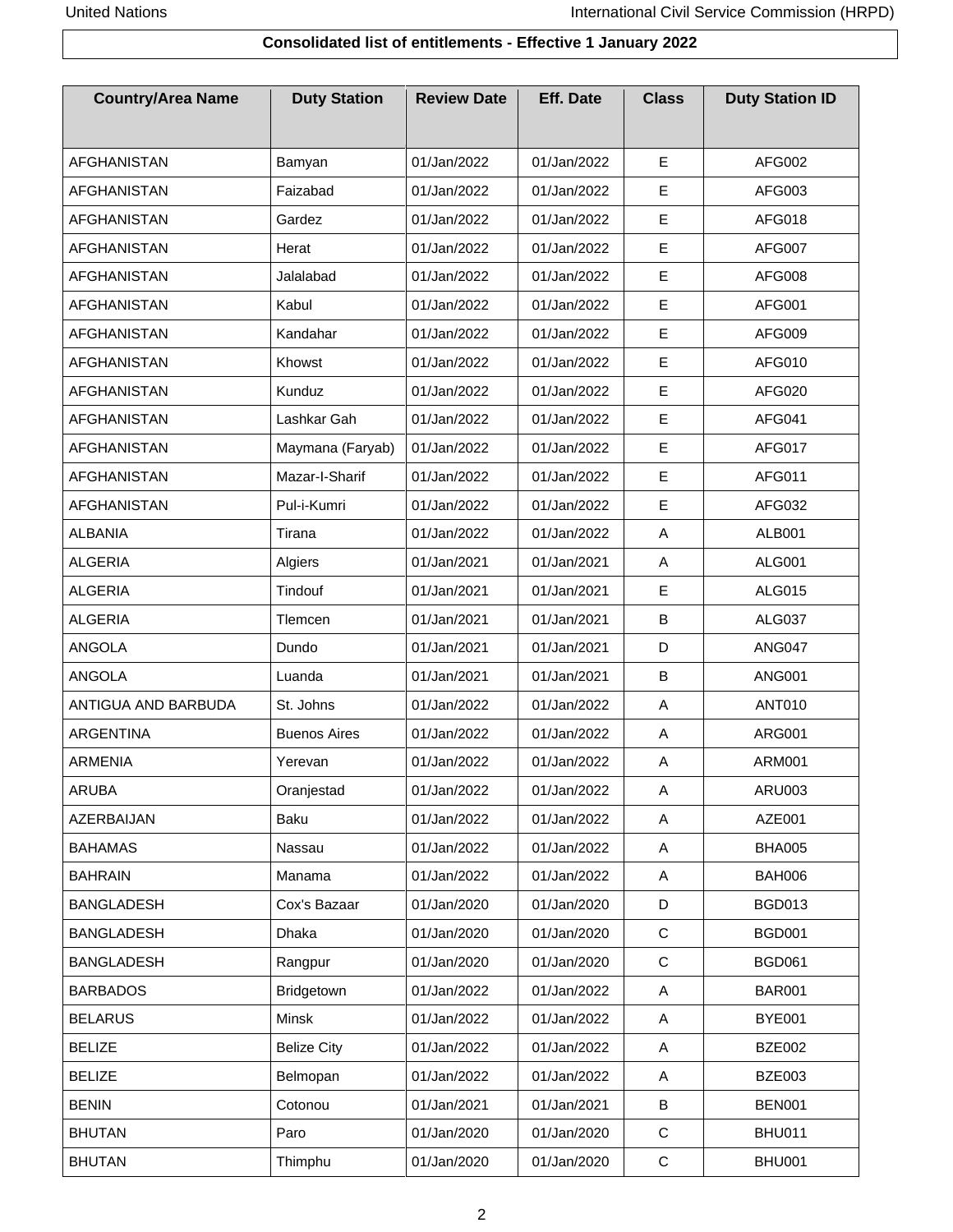$\mathsf{r}$ 

|                        | Consolidated list of entitlements - Effective 1 January 2022 |             |             |             |               |
|------------------------|--------------------------------------------------------------|-------------|-------------|-------------|---------------|
| <b>BOLIVIA</b>         | La Paz                                                       | 01/Jan/2022 | 01/Jan/2022 | A           | <b>BOL001</b> |
| BOSNIA AND HERZEGOVINA | <b>Bihac</b>                                                 | 01/Jan/2022 | 01/Jan/2022 | A           | <b>BIH012</b> |
| BOSNIA AND HERZEGOVINA | Sarajevo                                                     | 01/Jan/2022 | 01/Jan/2022 | A           | <b>BIH001</b> |
| <b>BOTSWANA</b>        | Dukwi                                                        | 01/Jan/2021 | 01/Jan/2021 | D           | <b>BOT017</b> |
| <b>BOTSWANA</b>        | Gaberone                                                     | 01/Jan/2021 | 01/Jan/2021 | A           | <b>BOT001</b> |
| <b>BRAZIL</b>          | <b>Belem</b>                                                 | 01/Jan/2022 | 01/Jan/2022 | Α           | <b>BRA045</b> |
| <b>BRAZIL</b>          | <b>Boa Vista</b>                                             | 01/Jan/2022 | 01/Jan/2022 | B           | <b>BRA046</b> |
| <b>BRAZIL</b>          | <b>Brasilia</b>                                              | 01/Jan/2022 | 01/Jan/2022 | Α           | <b>BRA001</b> |
| <b>BRAZIL</b>          | Manaus                                                       | 01/Jan/2022 | 01/Jan/2022 | A           | <b>BRA021</b> |
| <b>BRAZIL</b>          | Pacaraima                                                    | 01/Jan/2022 | 01/Jan/2022 | C           | <b>BRA052</b> |
| <b>BRAZIL</b>          | Recife                                                       | 01/Jan/2022 | 01/Jan/2022 | A           | <b>BRA030</b> |
| <b>BRAZIL</b>          | Rio de Janeiro                                               | 01/Jan/2022 | 01/Jan/2022 | Α           | <b>BRA031</b> |
| <b>BRAZIL</b>          | Sao Paulo                                                    | 01/Jan/2022 | 01/Jan/2022 | Α           | <b>BRA036</b> |
| <b>BURKINA FASO</b>    | Bobo-Dioulasso                                               | 01/Jan/2021 | 01/Jan/2021 | D           | <b>BKF004</b> |
| <b>BURKINA FASO</b>    | Dori                                                         | 01/Jan/2021 | 01/Jan/2021 | D           | <b>BKF007</b> |
| <b>BURKINA FASO</b>    | Fada                                                         | 01/Jan/2021 | 01/Jan/2021 | D           | <b>BKF026</b> |
| <b>BURKINA FASO</b>    | Kaya                                                         | 01/Jan/2021 | 01/Jan/2021 | D           | <b>BKF010</b> |
| <b>BURKINA FASO</b>    | Ouagadougou                                                  | 01/Jan/2021 | 01/Jan/2021 | $\mathbf C$ | <b>BKF001</b> |
| <b>BURKINA FASO</b>    | Ouahigouya                                                   | 01/Jan/2021 | 01/Jan/2021 | D           | <b>BKF015</b> |
| <b>BURUNDI</b>         | Bujumbura                                                    | 01/Jan/2022 | 01/Jan/2022 | $\mathbf C$ | <b>BDI001</b> |
| <b>BURUNDI</b>         | Gitega                                                       | 01/Jan/2022 | 01/Jan/2022 | $\mathbf C$ | <b>BDI007</b> |
| <b>BURUNDI</b>         | Makamba                                                      | 01/Jan/2022 | 01/Jan/2022 | D           | <b>BDI011</b> |
| <b>BURUNDI</b>         | Muyinga                                                      | 01/Jan/2022 | 01/Jan/2022 | D           | <b>BDI013</b> |
| <b>BURUNDI</b>         | Ngozi                                                        | 01/Jan/2022 | 01/Jan/2022 | D.          | <b>BDI014</b> |
| <b>BURUNDI</b>         | Ruyigi                                                       | 01/Jan/2022 | 01/Jan/2022 | D           | <b>BDI015</b> |
| <b>CAMBODIA</b>        | Phnom Penh                                                   | 01/Jan/2020 | 01/Jan/2020 | В           | <b>CMB001</b> |
| CAMEROON               | Bamenda                                                      | 01/Jan/2022 | 01/Jan/2022 | D           | <b>CMR003</b> |
| CAMEROON               | Batouri                                                      | 01/Jan/2021 | 01/Jan/2021 | D           | <b>CMR017</b> |
| CAMEROON               | Bertoua                                                      | 01/Jan/2021 | 01/Jan/2021 | $\mathbf C$ | <b>CMR004</b> |
| CAMEROON               | <b>Buea</b>                                                  | 01/Jan/2022 | 01/Jan/2022 | D           | <b>CMR020</b> |
| <b>CAMEROON</b>        | Djohong                                                      | 01/Jan/2021 | 01/Jan/2021 | Е           | <b>CMR018</b> |
| CAMEROON               | Douala                                                       | 01/Jan/2021 | 01/Jan/2021 | A           | <b>CMR006</b> |
| <b>CAMEROON</b>        | Kousseri                                                     | 01/Jan/2022 | 01/Jan/2022 | Е           | <b>CMR009</b> |
| CAMEROON               | Maroua                                                       | 01/Jan/2022 | 01/Jan/2022 | E           | <b>CMR011</b> |
| <b>CAMEROON</b>        | Meiganga                                                     | 01/Jan/2021 | 01/Jan/2021 | Е           | <b>CMR016</b> |
| <b>CAMEROON</b>        | Ngaoundere                                                   | 01/Jan/2021 | 01/Jan/2021 | B           | <b>CMR012</b> |
| <b>CAMEROON</b>        | Touboro                                                      | 01/Jan/2021 | 01/Jan/2021 | Е           | <b>CMR019</b> |
| CAMEROON               | Yaounde                                                      | 01/Jan/2021 | 01/Jan/2021 | B           | <b>CMR001</b> |
| <b>CAPE VERDE</b>      | Praia                                                        | 01/Jan/2021 | 01/Jan/2021 | A           | <b>CVI001</b> |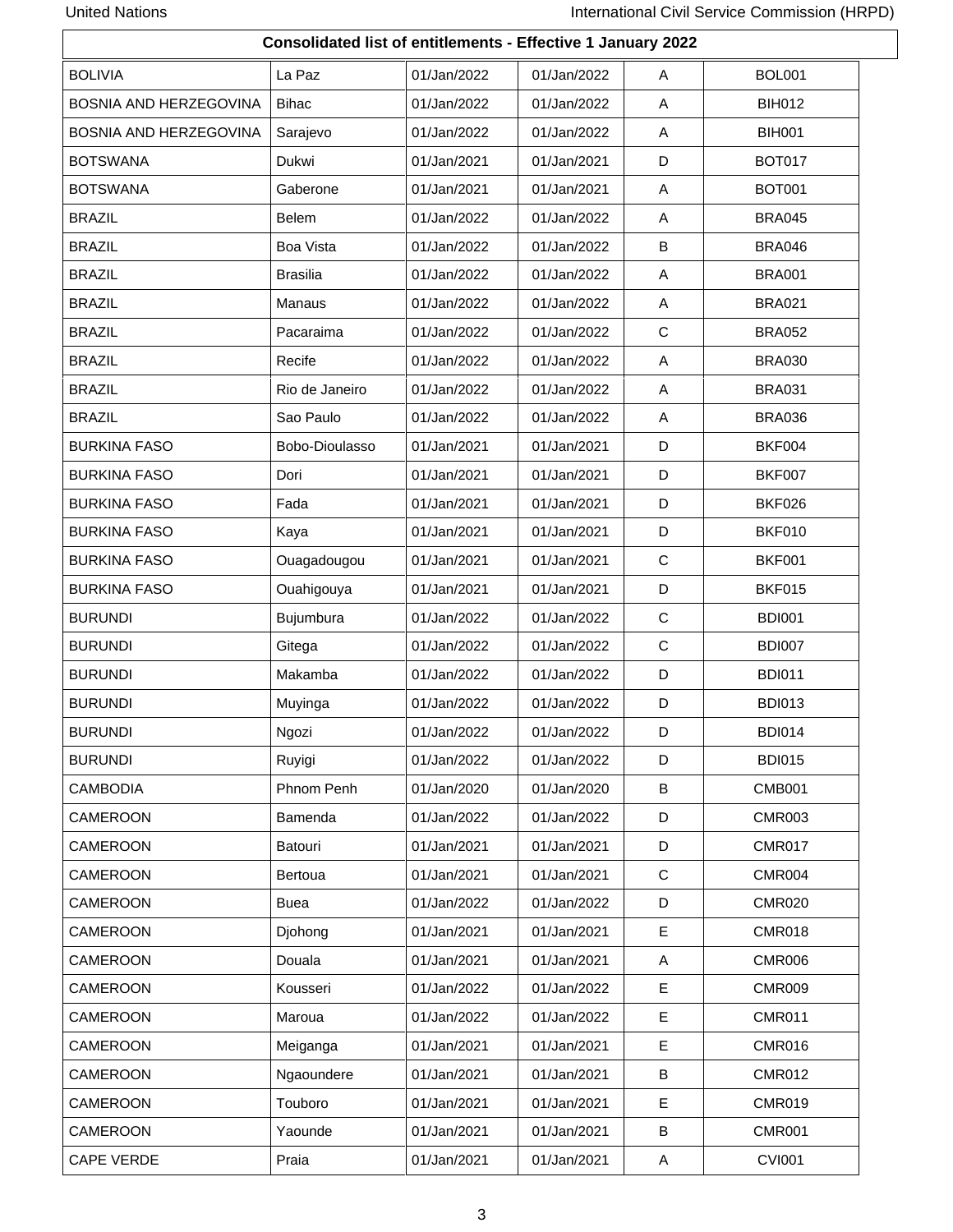|                      | Consolidated list of entitlements - Effective 1 January 2022 |             |             |             |                    |
|----------------------|--------------------------------------------------------------|-------------|-------------|-------------|--------------------|
| CENTRAL AFRICAN REP. | Bambari                                                      | 01/Jan/2022 | 01/Jan/2022 | E           | <b>CAF002</b>      |
| CENTRAL AFRICAN REP. | Bangassou                                                    | 01/Jan/2022 | 01/Jan/2022 | E           | CAF004             |
| CENTRAL AFRICAN REP. | Bangui                                                       | 01/Jan/2022 | 01/Jan/2022 | D           | <b>CAF001</b>      |
| CENTRAL AFRICAN REP. | Berberati                                                    | 01/Jan/2022 | 01/Jan/2022 | E           | <b>CAF007</b>      |
| CENTRAL AFRICAN REP. | <b>Birao</b>                                                 | 01/Jan/2022 | 01/Jan/2022 | E           | <b>CAF008</b>      |
| CENTRAL AFRICAN REP. | Bossangoa/Soumbe                                             | 01/Jan/2022 | 01/Jan/2022 | E           | <b>CAF011</b>      |
| CENTRAL AFRICAN REP. | Bouar                                                        | 01/Jan/2022 | 01/Jan/2022 | Е           | <b>CAF012</b>      |
| CENTRAL AFRICAN REP. | <b>Bria</b>                                                  | 01/Jan/2022 | 01/Jan/2022 | E           | <b>CAF034</b>      |
| CENTRAL AFRICAN REP. | Kaga-bandoro                                                 | 01/Jan/2022 | 01/Jan/2022 | E           | <b>CAF017</b>      |
| CENTRAL AFRICAN REP. | Mongoumba                                                    | 01/Jan/2022 | 01/Jan/2022 | E           | <b>CAF031</b>      |
| CENTRAL AFRICAN REP. | Ndele                                                        | 01/Jan/2022 | 01/Jan/2022 | E           | CAF023             |
| CENTRAL AFRICAN REP. | Obo                                                          | 01/Jan/2022 | 01/Jan/2022 | Е           | CAF024             |
| CENTRAL AFRICAN REP. | Paoua                                                        | 01/Jan/2022 | 01/Jan/2022 | E           | <b>CAF026</b>      |
| CHAD                 | Abeche                                                       | 01/Jan/2021 | 01/Jan/2021 | E           | CHD002             |
| CHAD                 | Am Djarass                                                   | 01/Jan/2022 | 01/Jan/2022 | E           | CHD026             |
| CHAD                 | Baga Sola                                                    | 01/Jan/2022 | 01/Jan/2022 | E           | CHD034             |
| CHAD                 | Bol                                                          | 01/Jan/2022 | 01/Jan/2022 | E           | CHD004             |
| CHAD                 | Farchana                                                     | 01/Jan/2021 | 01/Jan/2021 | E           | CHD017             |
| CHAD                 | Gore                                                         | 01/Jan/2021 | 01/Jan/2021 | E           | CHD020             |
| CHAD                 | Gozbeida                                                     | 01/Jan/2021 | 01/Jan/2021 | Е           | CHD015             |
| CHAD                 | Iriba                                                        | 01/Jan/2021 | 01/Jan/2021 | E           | CHD014             |
| CHAD                 | Maro                                                         | 01/Jan/2021 | 01/Jan/2021 | E           | CHD <sub>022</sub> |
| CHAD                 | Moissala                                                     | 01/Jan/2021 | 01/Jan/2021 | Е           | <b>CHD039</b>      |
| CHAD                 | Moundou                                                      | 01/Jan/2021 | 01/Jan/2021 | E           | CHD010             |
| CHAD                 | Ndjamena                                                     | 01/Jan/2021 | 01/Jan/2021 | D           | CHD001             |
| <b>CHILE</b>         | Santiago                                                     | 01/Jan/2022 | 01/Jan/2022 | A           | <b>CHI001</b>      |
| <b>CHINA</b>         | Beijing                                                      | 01/Jan/2020 | 01/Jan/2020 | A           | <b>CPR001</b>      |
| CHINA, MACAU         | Macao (SAR)                                                  | 01/Jan/2020 | 01/Jan/2020 | Α           | <b>MAC001</b>      |
| <b>COLOMBIA</b>      | Apartado                                                     | 01/Jan/2022 | 01/Jan/2022 | В           | COL023             |
| <b>COLOMBIA</b>      | Arauca                                                       | 01/Jan/2022 | 01/Jan/2022 | $\mathbf C$ | <b>COL033</b>      |
| <b>COLOMBIA</b>      | Barrancabermeja                                              | 01/Jan/2022 | 01/Jan/2022 | В           | COL002             |
| <b>COLOMBIA</b>      | Barranquilla                                                 | 01/Jan/2022 | 01/Jan/2022 | Α           | COL003             |
| <b>COLOMBIA</b>      | Bogota                                                       | 01/Jan/2022 | 01/Jan/2022 | Α           | COL001             |
| <b>COLOMBIA</b>      | Cali                                                         | 01/Jan/2022 | 01/Jan/2022 | Α           | COL006             |
| <b>COLOMBIA</b>      | Cartagena                                                    | 01/Jan/2022 | 01/Jan/2022 | Α           | COL007             |
| <b>COLOMBIA</b>      | Cucuta                                                       | 01/Jan/2022 | 01/Jan/2022 | В           | COL008             |
| <b>COLOMBIA</b>      | Dabeiba                                                      | 01/Jan/2022 | 01/Jan/2022 | $\mathbf C$ | COL096             |
| <b>COLOMBIA</b>      | El Bordo                                                     | 01/Jan/2022 | 01/Jan/2022 | C           | COL086             |
| <b>COLOMBIA</b>      | Florencia                                                    | 01/Jan/2022 | 01/Jan/2022 | В           | COL035             |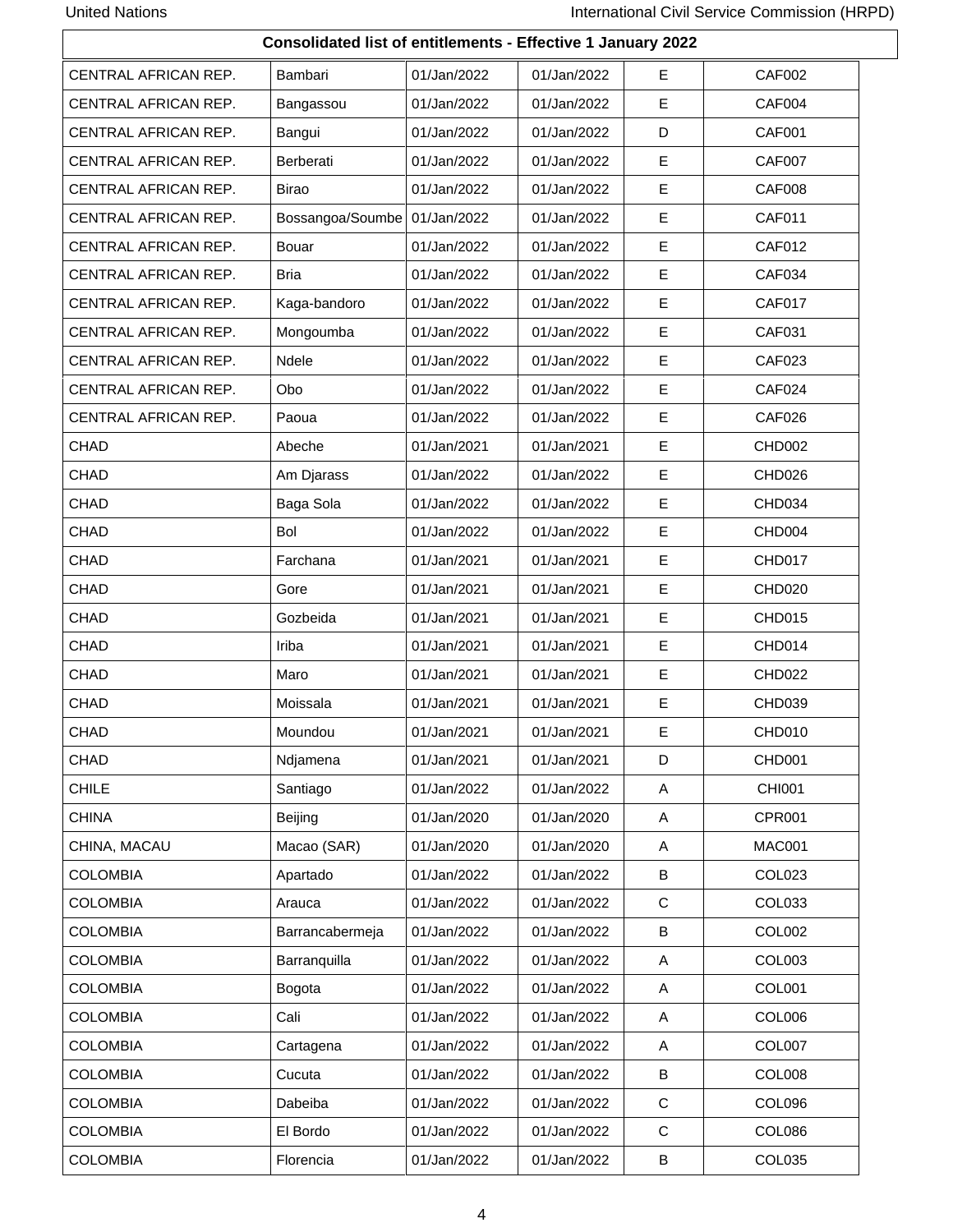| Consolidated list of entitlements - Effective 1 January 2022 |                             |             |             |              |               |  |  |
|--------------------------------------------------------------|-----------------------------|-------------|-------------|--------------|---------------|--|--|
| <b>COLOMBIA</b>                                              | Fonseca                     | 01/Jan/2022 | 01/Jan/2022 | С            | <b>COL090</b> |  |  |
| <b>COLOMBIA</b>                                              | Gaitania (Planadas)         | 01/Jan/2022 | 01/Jan/2022 | C            | COL092        |  |  |
| <b>COLOMBIA</b>                                              | Icononzo                    | 01/Jan/2022 | 01/Jan/2022 | С            | COL093        |  |  |
| <b>COLOMBIA</b>                                              | Las Colinas (El<br>Retorno) | 01/Jan/2022 | 01/Jan/2022 | E            | COL046        |  |  |
| <b>COLOMBIA</b>                                              | Medellin                    | 01/Jan/2022 | 01/Jan/2022 | Α            | COL010        |  |  |
| <b>COLOMBIA</b>                                              | Mesetas                     | 01/Jan/2022 | 01/Jan/2022 | D            | COL097        |  |  |
| <b>COLOMBIA</b>                                              | Mocoa                       | 01/Jan/2022 | 01/Jan/2022 | $\mathsf{C}$ | COL026        |  |  |
| <b>COLOMBIA</b>                                              | Monteria                    | 01/Jan/2022 | 01/Jan/2022 | Α            | COL011        |  |  |
| <b>COLOMBIA</b>                                              | Neiva                       | 01/Jan/2022 | 01/Jan/2022 | Α            | COL012        |  |  |
| <b>COLOMBIA</b>                                              | Pasto                       | 01/Jan/2022 | 01/Jan/2022 | Α            | COL015        |  |  |
| <b>COLOMBIA</b>                                              | Popayan                     | 01/Jan/2022 | 01/Jan/2022 | Α            | COL036        |  |  |
| <b>COLOMBIA</b>                                              | Puerto Asis<br>(Putumayo)   | 01/Jan/2022 | 01/Jan/2022 | С            | COL025        |  |  |
| <b>COLOMBIA</b>                                              | Quibdo                      | 01/Jan/2022 | 01/Jan/2022 | C            | COL027        |  |  |
| <b>COLOMBIA</b>                                              | Riohacha                    | 01/Jan/2022 | 01/Jan/2022 | B            | <b>COL032</b> |  |  |
| <b>COLOMBIA</b>                                              | San Jose del<br>Guaviare    | 01/Jan/2022 | 01/Jan/2022 | С            | COL034        |  |  |
| <b>COLOMBIA</b>                                              | San Vicente Del<br>Caguan   | 01/Jan/2022 | 01/Jan/2022 | C            | COL087        |  |  |
| <b>COLOMBIA</b>                                              | Santander de<br>Quilichao   | 01/Jan/2022 | 01/Jan/2022 | В            | COL098        |  |  |
| <b>COLOMBIA</b>                                              | Sincelejo                   | 01/Jan/2022 | 01/Jan/2022 | B            | COL029        |  |  |
| <b>COLOMBIA</b>                                              | Tibu                        | 01/Jan/2022 | 01/Jan/2022 | D            | COL078        |  |  |
| <b>COLOMBIA</b>                                              | Tumaco                      | 01/Jan/2022 | 01/Jan/2022 | С            | COL028        |  |  |
| <b>COLOMBIA</b>                                              | Valledupar                  | 01/Jan/2022 | 01/Jan/2022 | В            | COL037        |  |  |
| <b>COLOMBIA</b>                                              | Villavicencio               | 01/Jan/2022 | 01/Jan/2022 | A            | COL030        |  |  |
| <b>COLOMBIA</b>                                              | Vista Hermosa               | 01/Jan/2022 | 01/Jan/2022 | D            | COL091        |  |  |
| <b>COLOMBIA</b>                                              | Yarumal                     | 01/Jan/2022 | 01/Jan/2022 | B            | COL099        |  |  |
| <b>COMOROS</b>                                               | Moroni/Grande<br>Comore     | 01/Jan/2021 | 01/Jan/2021 | D            | <b>COI002</b> |  |  |
| <b>CONGO</b>                                                 | Betou                       | 01/Jan/2021 | 01/Jan/2021 | Е            | <b>PRC025</b> |  |  |
| <b>CONGO</b>                                                 | <b>Brazzaville</b>          | 01/Jan/2021 | 01/Jan/2021 | В            | <b>PRC001</b> |  |  |
| CONGO, DEM. REP.                                             | Aba                         | 01/Jan/2022 | 01/Jan/2022 | E            | ZAI036        |  |  |
| CONGO, DEM. REP.                                             | Aru                         | 01/Jan/2022 | 01/Jan/2022 | E            | ZAI002        |  |  |
| CONGO, DEM. REP.                                             | Bandundu                    | 01/Jan/2021 | 01/Jan/2021 | D            | ZAI004        |  |  |
| CONGO, DEM. REP.                                             | Baraka                      | 01/Jan/2022 | 01/Jan/2022 | E            | ZAI115        |  |  |
| CONGO, DEM. REP.                                             | Beni                        | 01/Jan/2022 | 01/Jan/2022 | E            | <b>ZAI057</b> |  |  |
| CONGO, DEM. REP.                                             | Bili                        | 01/Jan/2022 | 01/Jan/2022 | E            | <b>ZAI097</b> |  |  |
| CONGO, DEM. REP.                                             | Bondo                       | 01/Jan/2022 | 01/Jan/2022 | E            | ZAI114        |  |  |
| CONGO, DEM. REP.                                             | <b>Bukavu</b>               | 01/Jan/2022 | 01/Jan/2022 | Е            | <b>ZAI007</b> |  |  |
| CONGO, DEM. REP.                                             | <b>Bunia</b>                | 01/Jan/2022 | 01/Jan/2022 | Е            | <b>ZAI008</b> |  |  |
| CONGO, DEM. REP.                                             | Butembo                     | 01/Jan/2022 | 01/Jan/2022 | E            | ZAI009        |  |  |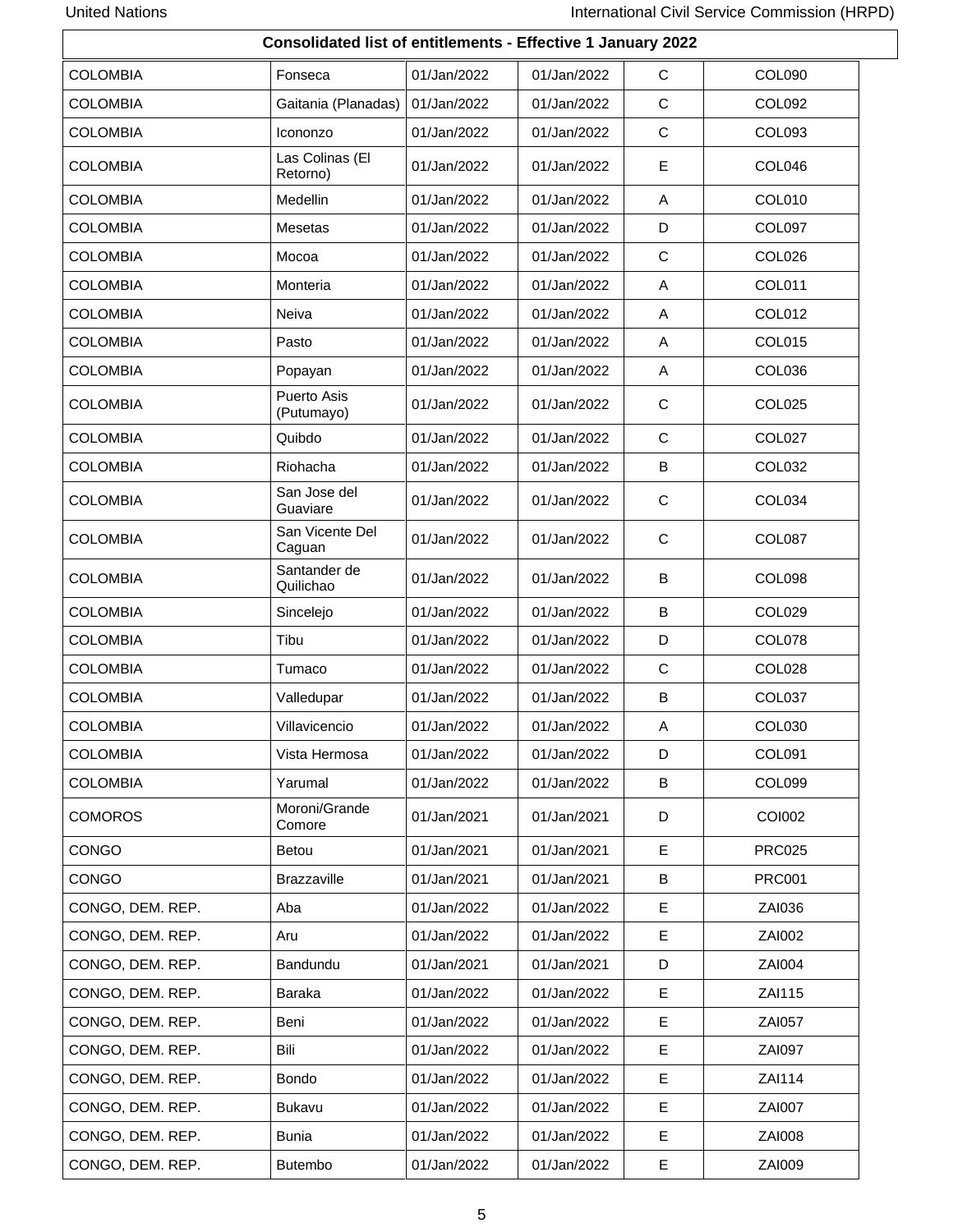| Consolidated list of entitlements - Effective 1 January 2022 |                           |             |             |    |               |  |  |  |
|--------------------------------------------------------------|---------------------------|-------------|-------------|----|---------------|--|--|--|
| CONGO, DEM. REP.                                             | Dungu                     | 01/Jan/2022 | 01/Jan/2022 | E. | ZAI052        |  |  |  |
| CONGO, DEM. REP.                                             | Faradje                   | 01/Jan/2022 | 01/Jan/2022 | Е  | <b>ZAI074</b> |  |  |  |
| CONGO, DEM. REP.                                             | Gbadolite                 | 01/Jan/2021 | 01/Jan/2021 | E  | ZAI011        |  |  |  |
| CONGO, DEM. REP.                                             | Gemena                    | 01/Jan/2021 | 01/Jan/2021 | Е  | ZAI041        |  |  |  |
| CONGO, DEM. REP.                                             | Goma                      | 01/Jan/2021 | 01/Jan/2021 | D  | ZAI012        |  |  |  |
| CONGO, DEM. REP.                                             | Kabalo                    | 01/Jan/2022 | 01/Jan/2022 | E  | ZAI058        |  |  |  |
| CONGO, DEM. REP.                                             | Kalemie                   | 01/Jan/2021 | 01/Jan/2021 | D  | ZAI035        |  |  |  |
| CONGO, DEM. REP.                                             | Kamina                    | 01/Jan/2021 | 01/Jan/2021 | E  | ZAI059        |  |  |  |
| CONGO, DEM. REP.                                             | Kananga                   | 01/Jan/2021 | 01/Jan/2021 | D  | ZAI013        |  |  |  |
| CONGO, DEM. REP.                                             | Kindu                     | 01/Jan/2021 | 01/Jan/2021 | D  | ZAI046        |  |  |  |
| CONGO, DEM. REP.                                             | Kinshasa                  | 01/Jan/2021 | 01/Jan/2021 | С  | ZAI001        |  |  |  |
| CONGO, DEM. REP.                                             | Kisangani                 | 01/Jan/2021 | 01/Jan/2021 | D  | ZAI018        |  |  |  |
| CONGO, DEM. REP.                                             | Libenge                   | 01/Jan/2021 | 01/Jan/2021 | Е  | ZAI040        |  |  |  |
| CONGO, DEM. REP.                                             | Lubumbashi                | 01/Jan/2021 | 01/Jan/2021 | D  | ZAI024        |  |  |  |
| CONGO, DEM. REP.                                             | Matadi                    | 01/Jan/2021 | 01/Jan/2021 | D  | ZAI026        |  |  |  |
| CONGO, DEM. REP.                                             | Mbandaka                  | 01/Jan/2021 | 01/Jan/2021 | E  | ZAI042        |  |  |  |
| CONGO, DEM. REP.                                             | Mboko                     | 01/Jan/2022 | 01/Jan/2022 | Е  | <b>ZAI098</b> |  |  |  |
| CONGO, DEM. REP.                                             | Mbuji-Mayi                | 01/Jan/2021 | 01/Jan/2021 | Е  | <b>ZAI028</b> |  |  |  |
| CONGO, DEM. REP.                                             | Moanda                    | 01/Jan/2021 | 01/Jan/2021 | D  | ZAI029        |  |  |  |
| CONGO, DEM. REP.                                             | Monga                     | 01/Jan/2021 | 01/Jan/2021 | Е  | ZAI116        |  |  |  |
| CONGO, DEM. REP.                                             | Nyunzu                    | 01/Jan/2022 | 01/Jan/2022 | Е  | <b>ZAI099</b> |  |  |  |
| CONGO, DEM. REP.                                             | Tshikapa                  | 01/Jan/2021 | 01/Jan/2021 | Е  | ZAI113        |  |  |  |
| CONGO, DEM. REP.                                             | Uvira                     | 01/Jan/2021 | 01/Jan/2021 | E  | ZAI031        |  |  |  |
| CONGO, DEM. REP.                                             | Yakoma                    | 01/Jan/2022 | 01/Jan/2022 | E. | ZAI125        |  |  |  |
| CONGO, DEM. REP.                                             | Zongo                     | 01/Jan/2021 | 01/Jan/2021 | E  | ZAI034        |  |  |  |
| <b>COSTA RICA</b>                                            | San Jose                  | 01/Jan/2022 | 01/Jan/2022 | A  | <b>COS002</b> |  |  |  |
| <b>COSTA RICA</b>                                            | Upala                     | 01/Jan/2022 | 01/Jan/2022 | В  | COS010        |  |  |  |
| COTE D IVOIRE                                                | Abidjan                   | 01/Jan/2021 | 01/Jan/2021 | В  | <b>IVC001</b> |  |  |  |
| COTE D IVOIRE                                                | Guiglo                    | 01/Jan/2021 | 01/Jan/2021 | D  | <b>IVC009</b> |  |  |  |
| <b>CUBA</b>                                                  | Havana                    | 01/Jan/2022 | 01/Jan/2022 | В  | <b>CUB001</b> |  |  |  |
| <b>DJIBOUTI</b>                                              | Ali-Sabieh                | 01/Jan/2021 | 01/Jan/2021 | D  | DJI002        |  |  |  |
| <b>DJIBOUTI</b>                                              | Djibouti                  | 01/Jan/2022 | 01/Jan/2022 | С  | <b>DJI001</b> |  |  |  |
| <b>DJIBOUTI</b>                                              | Obock                     | 01/Jan/2021 | 01/Jan/2021 | D  | <b>DJI008</b> |  |  |  |
| <b>DOMINICA</b>                                              | Roseau                    | 01/Jan/2022 | 01/Jan/2022 | В  | <b>DMI003</b> |  |  |  |
| DOMINICAN REPUBLIC                                           | Santo Domingo             | 01/Jan/2022 | 01/Jan/2022 | A  | <b>DOM002</b> |  |  |  |
| <b>ECUADOR</b>                                               | Guayaquil                 | 01/Jan/2022 | 01/Jan/2022 | A  | <b>ECU009</b> |  |  |  |
| <b>ECUADOR</b>                                               | Huaquillas                | 01/Jan/2022 | 01/Jan/2022 | B  | <b>ECU029</b> |  |  |  |
| <b>ECUADOR</b>                                               | Lago Agrio<br>(Sucumbios) | 01/Jan/2022 | 01/Jan/2022 | D  | <b>ECU019</b> |  |  |  |
| <b>ECUADOR</b>                                               | Quito                     | 01/Jan/2022 | 01/Jan/2022 | A  | <b>ECU001</b> |  |  |  |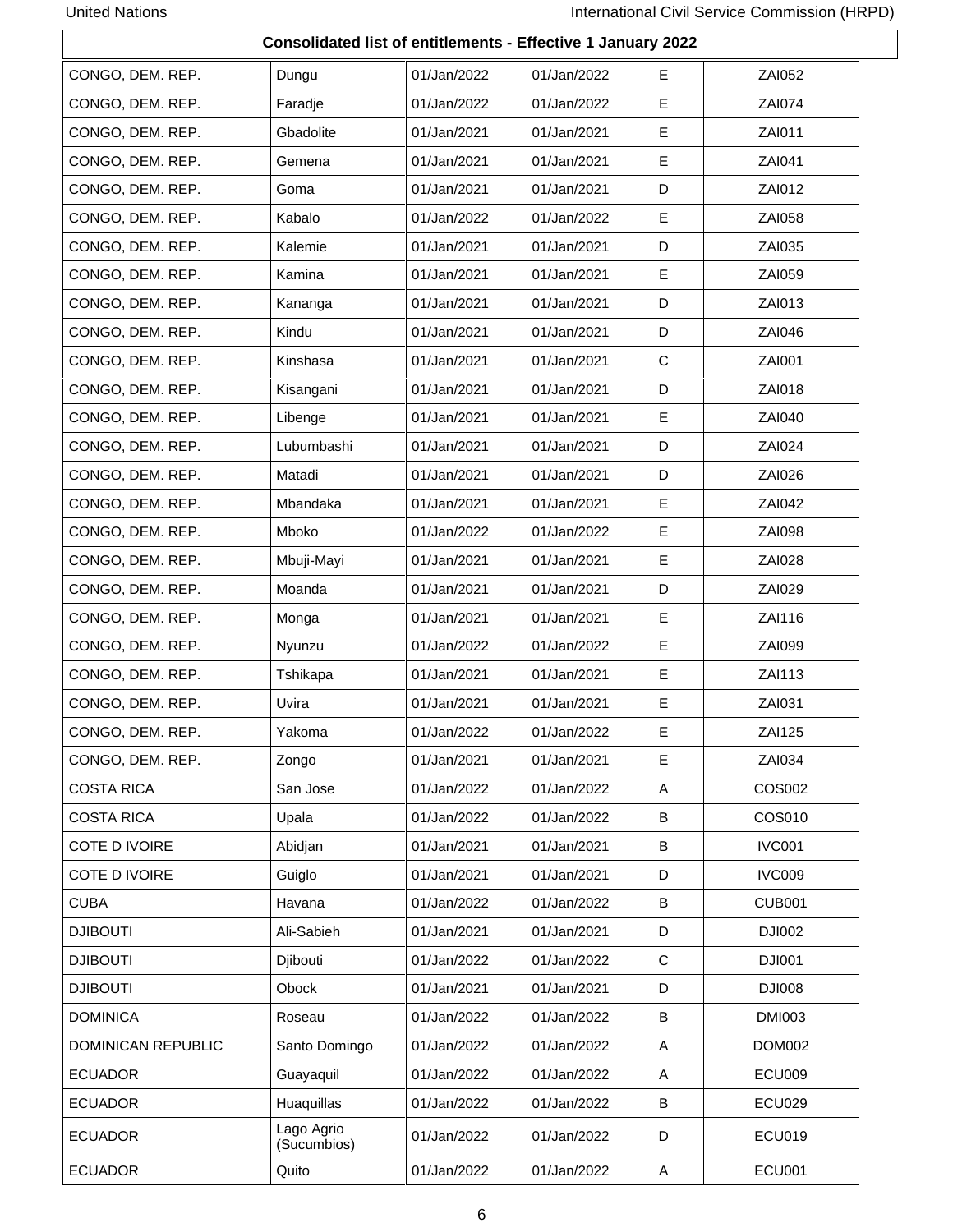|                             | <b>Consolidated list of entitlements - Effective 1 January 2022</b> |             |             |             |               |  |  |  |
|-----------------------------|---------------------------------------------------------------------|-------------|-------------|-------------|---------------|--|--|--|
| <b>ECUADOR</b>              | Tulcan                                                              | 01/Jan/2022 | 01/Jan/2022 | B           | <b>ECU020</b> |  |  |  |
| <b>EGYPT</b>                | Alexandria                                                          | 01/Jan/2021 | 01/Jan/2021 | A           | EGY002        |  |  |  |
| <b>EGYPT</b>                | Cairo                                                               | 01/Jan/2021 | 01/Jan/2021 | A           | EGY001        |  |  |  |
| EL SALVADOR                 | San Salvador                                                        | 01/Jan/2022 | 01/Jan/2022 | Α           | <b>ELS001</b> |  |  |  |
| <b>EQUATORIAL GUINEA</b>    | Malabo                                                              | 01/Jan/2021 | 01/Jan/2021 | $\mathbf C$ | EQG001        |  |  |  |
| <b>ERITREA</b>              | Asmara                                                              | 01/Jan/2021 | 01/Jan/2021 | D           | <b>ERI001</b> |  |  |  |
| <b>ESWATINI</b>             | Mbabane                                                             | 01/Jan/2021 | 01/Jan/2021 | A           | <b>SWA001</b> |  |  |  |
| <b>ETHIOPIA</b>             | Addis Ababa                                                         | 01/Jan/2021 | 01/Jan/2021 | B           | ETH001        |  |  |  |
| <b>ETHIOPIA</b>             | Assosa                                                              | 01/Jan/2021 | 01/Jan/2021 | D           | <b>ETH007</b> |  |  |  |
| <b>ETHIOPIA</b>             | Awassa/Sidamo                                                       | 01/Jan/2021 | 01/Jan/2021 | D           | <b>ETH009</b> |  |  |  |
| <b>ETHIOPIA</b>             | Bambasi                                                             | 01/Jan/2021 | 01/Jan/2021 | Е           | <b>ETH042</b> |  |  |  |
| <b>ETHIOPIA</b>             | <b>Bule Hora</b>                                                    | 01/Jan/2022 | 01/Jan/2022 | E           | <b>ETH064</b> |  |  |  |
| <b>ETHIOPIA</b>             | <b>Dilla</b>                                                        | 01/Jan/2022 | 01/Jan/2022 | D           | <b>ETH062</b> |  |  |  |
| <b>ETHIOPIA</b>             | Dire Dawa                                                           | 01/Jan/2021 | 01/Jan/2021 | D           | ETH017        |  |  |  |
| <b>ETHIOPIA</b>             | Dollo Addo                                                          | 01/Jan/2022 | 01/Jan/2022 | Е           | <b>ETH038</b> |  |  |  |
| <b>ETHIOPIA</b>             | Fugnido                                                             | 01/Jan/2022 | 01/Jan/2022 | E           | <b>ETH047</b> |  |  |  |
| <b>ETHIOPIA</b>             | Gambella                                                            | 01/Jan/2022 | 01/Jan/2022 | Е           | ETH019        |  |  |  |
| <b>ETHIOPIA</b>             | Itang                                                               | 01/Jan/2022 | 01/Jan/2022 | E           | ETH052        |  |  |  |
| <b>ETHIOPIA</b>             | Jijiga                                                              | 01/Jan/2021 | 01/Jan/2021 | D           | <b>ETH025</b> |  |  |  |
| <b>ETHIOPIA</b>             | Mekele                                                              | 01/Jan/2022 | 01/Jan/2022 | D           | <b>ETH028</b> |  |  |  |
| <b>ETHIOPIA</b>             | Melkadida                                                           | 01/Jan/2022 | 01/Jan/2022 | Е           | ETH063        |  |  |  |
| <b>ETHIOPIA</b>             | Nazareth                                                            | 01/Jan/2021 | 01/Jan/2021 | $\mathbf C$ | ETH032        |  |  |  |
| <b>ETHIOPIA</b>             | Nekemte                                                             | 01/Jan/2021 | 01/Jan/2021 | D           | ETH065        |  |  |  |
| <b>ETHIOPIA</b>             | Semera                                                              | 01/Jan/2021 | 01/Jan/2021 | D           | ETH035        |  |  |  |
| <b>ETHIOPIA</b>             | Shire/Endaselassie                                                  | 01/Jan/2022 | 01/Jan/2022 | E           | <b>ETH037</b> |  |  |  |
| <b>ETHIOPIA</b>             | Tongo                                                               | 01/Jan/2021 | 01/Jan/2021 | E           | ETH044        |  |  |  |
| <b>FIJI</b>                 | Suva                                                                | 01/Jan/2022 | 01/Jan/2022 | В           | <b>FIJ001</b> |  |  |  |
| <b>GABON</b>                | Libreville                                                          | 01/Jan/2021 | 01/Jan/2021 | A           | GAB002        |  |  |  |
| <b>GAMBIA</b>               | Banjul                                                              | 01/Jan/2021 | 01/Jan/2021 | B           | GAM001        |  |  |  |
| GAZA                        | Gaza Town                                                           | 01/Jan/2022 | 01/Jan/2022 | Е           | XGZ001        |  |  |  |
| <b>GEORGIA, REPUBLIC OF</b> | Gali                                                                | 01/Jan/2022 | 01/Jan/2022 | D           | GEO011        |  |  |  |
| <b>GEORGIA, REPUBLIC OF</b> | Sukhumi                                                             | 01/Jan/2022 | 01/Jan/2022 | C           | GEO030        |  |  |  |
| <b>GEORGIA, REPUBLIC OF</b> | Tbilisi                                                             | 01/Jan/2022 | 01/Jan/2022 | A           | GEO001        |  |  |  |
| <b>GHANA</b>                | Accra                                                               | 01/Jan/2021 | 01/Jan/2021 | В           | GHA001        |  |  |  |
| <b>GHANA</b>                | Tamale                                                              | 01/Jan/2021 | 01/Jan/2021 | В           | GHA019        |  |  |  |
| <b>GRENADA</b>              | St. George's                                                        | 01/Jan/2022 | 01/Jan/2022 | A           | <b>GRN004</b> |  |  |  |
| <b>GUATEMALA</b>            | Esquipulas                                                          | 01/Jan/2022 | 01/Jan/2022 | C           | <b>GUA044</b> |  |  |  |
| <b>GUATEMALA</b>            | Guatemala City                                                      | 01/Jan/2022 | 01/Jan/2022 | A           | <b>GUA001</b> |  |  |  |
| <b>GUATEMALA</b>            | <b>Puerto Barrios</b>                                               | 01/Jan/2022 | 01/Jan/2022 | $\mathbf C$ | <b>GUA045</b> |  |  |  |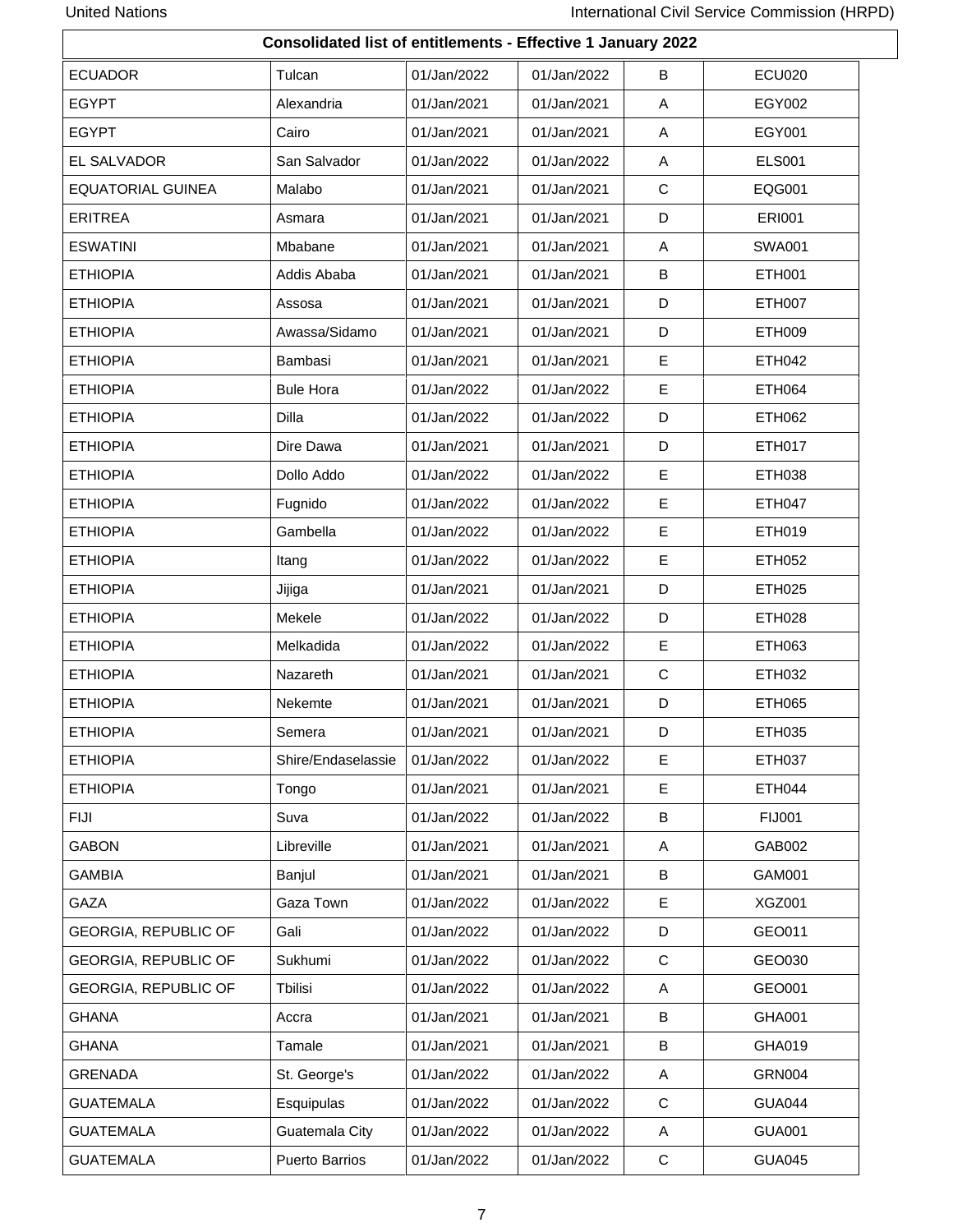|                      | <b>Consolidated list of entitlements - Effective 1 January 2022</b> |             |             |             |               |  |  |  |  |
|----------------------|---------------------------------------------------------------------|-------------|-------------|-------------|---------------|--|--|--|--|
| <b>GUATEMALA</b>     | Santa Elena                                                         | 01/Jan/2022 | 01/Jan/2022 | B           | <b>GUA040</b> |  |  |  |  |
| <b>GUATEMALA</b>     | <b>Tecun Uman</b>                                                   | 01/Jan/2022 | 01/Jan/2022 | C           | <b>GUA046</b> |  |  |  |  |
| <b>GUINEA</b>        | Conakry                                                             | 01/Jan/2021 | 01/Jan/2021 | C           | <b>GUI001</b> |  |  |  |  |
| <b>GUINEA</b>        | Kankan                                                              | 01/Jan/2021 | 01/Jan/2021 | D           | <b>GUI029</b> |  |  |  |  |
| <b>GUINEA</b>        | Labe                                                                | 01/Jan/2021 | 01/Jan/2021 | D           | <b>GUI020</b> |  |  |  |  |
| <b>GUINEA</b>        | Nzerekore                                                           | 01/Jan/2021 | 01/Jan/2021 | D           | <b>GUI024</b> |  |  |  |  |
| <b>GUINEA BISSAU</b> | <b>Bissau</b>                                                       | 01/Jan/2021 | 01/Jan/2021 | E           | <b>GBS001</b> |  |  |  |  |
| <b>GUYANA</b>        | Georgetown                                                          | 01/Jan/2022 | 01/Jan/2022 | B           | <b>GUY001</b> |  |  |  |  |
| <b>HAITI</b>         | Cap Haitien                                                         | 01/Jan/2022 | 01/Jan/2022 | E           | <b>HAI002</b> |  |  |  |  |
| <b>HAITI</b>         | Fort Liberte                                                        | 01/Jan/2022 | 01/Jan/2022 | E           | <b>HAI007</b> |  |  |  |  |
| <b>HAITI</b>         | Gonaives                                                            | 01/Jan/2022 | 01/Jan/2022 | $\mathsf E$ | <b>HAI008</b> |  |  |  |  |
| <b>HAITI</b>         | Jacmel                                                              | 01/Jan/2022 | 01/Jan/2022 | E           | <b>HAI010</b> |  |  |  |  |
| <b>HAITI</b>         | Jeremie                                                             | 01/Jan/2022 | 01/Jan/2022 | Е           | <b>HAI028</b> |  |  |  |  |
| <b>HAITI</b>         | Les Cayes                                                           | 01/Jan/2022 | 01/Jan/2022 | $\mathsf E$ | <b>HAI012</b> |  |  |  |  |
| <b>HAITI</b>         | Port-Au-Prince                                                      | 01/Jan/2022 | 01/Jan/2022 | E           | <b>HAI001</b> |  |  |  |  |
| <b>HONDURAS</b>      | Choluteca                                                           | 01/Jan/2022 | 01/Jan/2022 | $\mathbf C$ | <b>HON003</b> |  |  |  |  |
| <b>HONDURAS</b>      | Ocotepeque                                                          | 01/Jan/2022 | 01/Jan/2022 | C           | <b>HON022</b> |  |  |  |  |
| <b>HONDURAS</b>      | San Pedro Sula                                                      | 01/Jan/2022 | 01/Jan/2022 | B           | <b>HON012</b> |  |  |  |  |
| <b>HONDURAS</b>      | Tegucigalpa                                                         | 01/Jan/2022 | 01/Jan/2022 | B           | <b>HON001</b> |  |  |  |  |
| <b>INDIA</b>         | Bhopal                                                              | 01/Jan/2021 | 01/Jan/2021 | Α           | <b>IND006</b> |  |  |  |  |
| <b>INDIA</b>         | Bhubaneswar                                                         | 01/Jan/2020 | 01/Jan/2020 | B           | <b>IND008</b> |  |  |  |  |
| <b>INDIA</b>         | Calcutta                                                            | 01/Jan/2021 | 01/Jan/2021 | A           | <b>IND009</b> |  |  |  |  |
| <b>INDIA</b>         | Hyderabad                                                           | 01/Jan/2021 | 01/Jan/2021 | A           | <b>IND019</b> |  |  |  |  |
| <b>INDIA</b>         | Jaipur                                                              | 01/Jan/2021 | 01/Jan/2021 | Α           | <b>IND020</b> |  |  |  |  |
| <b>INDIA</b>         | Lucknow                                                             | 01/Jan/2021 | 01/Jan/2021 | B           | <b>IND023</b> |  |  |  |  |
| <b>INDIA</b>         | New Delhi                                                           | 01/Jan/2020 | 01/Jan/2020 | B           | <b>IND001</b> |  |  |  |  |
| <b>INDIA</b>         | Patna                                                               | 01/Jan/2021 | 01/Jan/2021 | B           | <b>IND035</b> |  |  |  |  |
| <b>INDONESIA</b>     | Banda Aceh                                                          | 01/Jul/2020 | 01/Jul/2020 | $\mathbf C$ | <b>INS007</b> |  |  |  |  |
| <b>INDONESIA</b>     | Jakarta                                                             | 01/Jan/2020 | 01/Jan/2020 | Α           | <b>INS001</b> |  |  |  |  |
| <b>INDONESIA</b>     | Kupang                                                              | 01/Jan/2020 | 01/Jan/2020 | C           | <b>INS029</b> |  |  |  |  |
| <b>INDONESIA</b>     | Makssar                                                             | 01/Jan/2020 | 01/Jan/2020 | Α           | <b>INS065</b> |  |  |  |  |
| <b>INDONESIA</b>     | Medan                                                               | 01/Jan/2020 | 01/Jan/2020 | Α           | <b>INS067</b> |  |  |  |  |
| <b>IRAN</b>          | Kerman                                                              | 01/Jan/2020 | 01/Jan/2020 | C           | <b>IRA020</b> |  |  |  |  |
| <b>IRAN</b>          | Mashad                                                              | 01/Jan/2020 | 01/Jan/2020 | C           | <b>IRA008</b> |  |  |  |  |
| <b>IRAN</b>          | Shiraz                                                              | 01/Jul/2020 | 01/Jul/2020 | C           | <b>IRA024</b> |  |  |  |  |
| <b>IRAN</b>          | Tehran                                                              | 01/Jan/2020 | 01/Jan/2020 | В           | <b>IRA001</b> |  |  |  |  |
| <b>IRAQ</b>          | Arbil/Erbil                                                         | 01/Jan/2022 | 01/Jan/2022 | C           | <b>IRQ016</b> |  |  |  |  |
| <b>IRAQ</b>          | Baghdad                                                             | 01/Jan/2022 | 01/Jan/2022 | Е           | <b>IRQ001</b> |  |  |  |  |
| <b>IRAQ</b>          | Basrah                                                              | 01/Jan/2022 | 01/Jan/2022 | D           | <b>IRQ007</b> |  |  |  |  |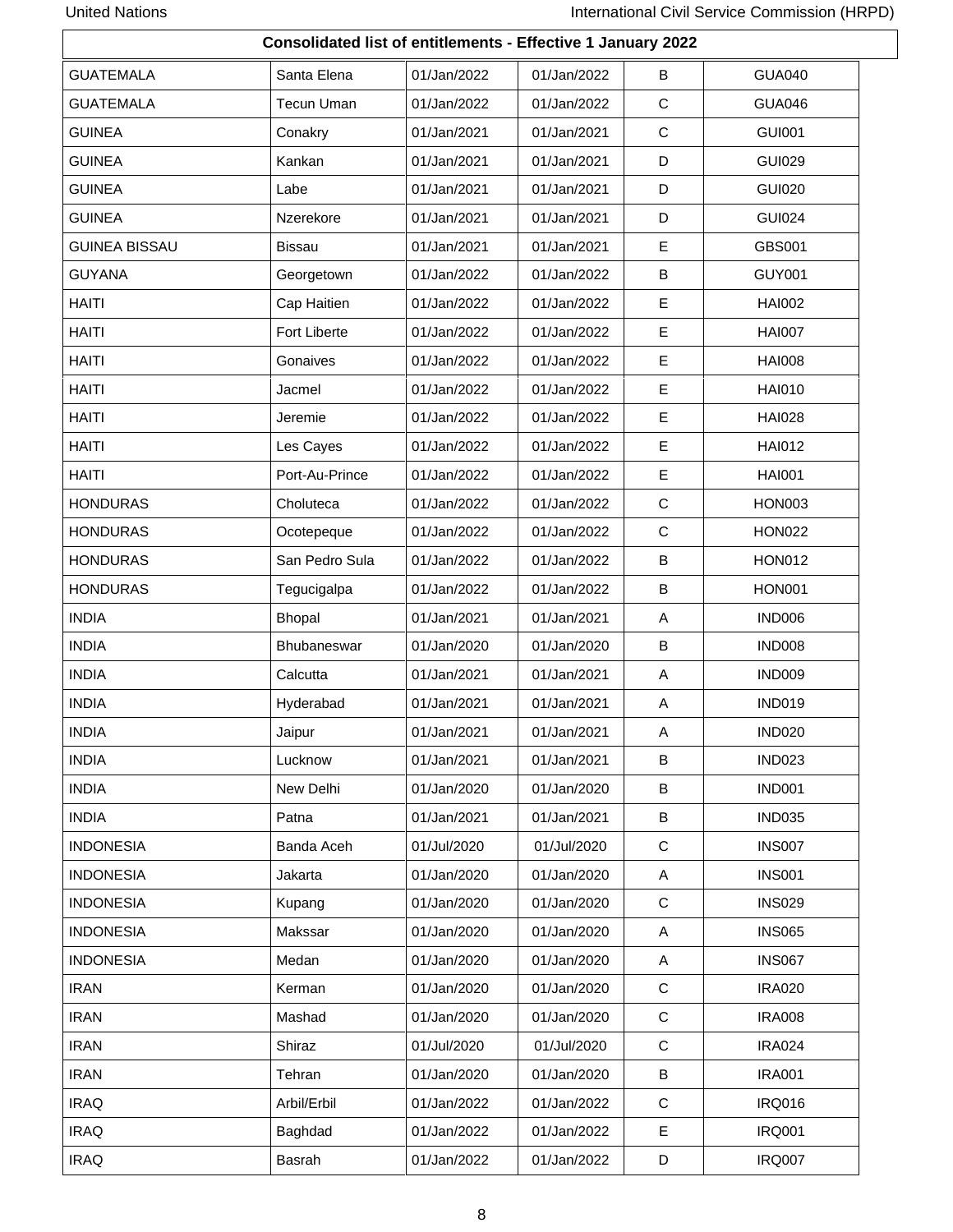|                     | Consolidated list of entitlements - Effective 1 January 2022 |             |             |             |               |
|---------------------|--------------------------------------------------------------|-------------|-------------|-------------|---------------|
| <b>IRAQ</b>         | Dohuk                                                        | 01/Jan/2022 | 01/Jan/2022 | D           | <b>IRQ008</b> |
| <b>IRAQ</b>         | Kirkuk                                                       | 01/Jan/2022 | 01/Jan/2022 | E           | <b>IRQ017</b> |
| <b>IRAQ</b>         | Mosul                                                        | 01/Jan/2022 | 01/Jan/2022 | Е           | <b>IRQ010</b> |
| <b>IRAQ</b>         | Sulaymaniah                                                  | 01/Jan/2022 | 01/Jan/2022 | D           | <b>IRQ013</b> |
| <b>ISRAEL</b>       | <b>Tel Aviv</b>                                              | 01/Jan/2022 | 01/Jan/2022 | Α           | <b>ISR001</b> |
| <b>ISRAEL</b>       | <b>Tiberias</b>                                              | 01/Jan/2022 | 01/Jan/2022 | A           | <b>ISR005</b> |
| <b>JAMAICA</b>      | Kingston                                                     | 01/Jan/2022 | 01/Jan/2022 | A           | <b>JAM001</b> |
| <b>JERUSALEM</b>    | Jerusalem                                                    | 01/Jan/2022 | 01/Jan/2022 | B           | X18001        |
| <b>JORDAN</b>       | Amman                                                        | 01/Jan/2022 | 01/Jan/2022 | A           | <b>JOR001</b> |
| <b>JORDAN</b>       | Azraq                                                        | 01/Jan/2022 | 01/Jan/2022 | $\mathbf C$ | <b>JOR012</b> |
| <b>JORDAN</b>       | Irbid                                                        | 01/Jan/2022 | 01/Jan/2022 | В           | <b>JOR013</b> |
| <b>JORDAN</b>       | Mafraq                                                       | 01/Jan/2022 | 01/Jan/2022 | B           | <b>JOR010</b> |
| <b>KAZAKHSTAN</b>   | Almaty                                                       | 01/Jan/2022 | 01/Jan/2022 | A           | <b>KAZ001</b> |
| <b>KAZAKHSTAN</b>   | Nur-Sultan                                                   | 01/Jan/2022 | 01/Jan/2022 | A           | <b>KAZ004</b> |
| <b>KENYA</b>        | Alinjugur                                                    | 01/Jan/2022 | 01/Jan/2022 | $\mathsf E$ | <b>KEN062</b> |
| <b>KENYA</b>        | Dadaab                                                       | 01/Jan/2022 | 01/Jan/2022 | E           | <b>KEN007</b> |
| <b>KENYA</b>        | Kakuma                                                       | 01/Jan/2021 | 01/Jan/2021 | $\mathsf E$ | <b>KEN012</b> |
| <b>KENYA</b>        | Mombasa                                                      | 01/Jan/2021 | 01/Jan/2021 | B           | <b>KEN031</b> |
| <b>KENYA</b>        | Nairobi                                                      | 01/Jan/2021 | 01/Jan/2021 | В           | <b>KEN001</b> |
| <b>KIRIBATI</b>     | Tarawa                                                       | 01/Jan/2020 | 01/Jan/2020 | $\mathbf C$ | <b>KIR001</b> |
| KOREA, DEM. PEO. OF | Pyongyang                                                    | 01/Jan/2020 | 01/Jan/2020 | E           | <b>DRK001</b> |
| KOREA, REPUBLIC OF  | Ansan                                                        | 01/Jan/2020 | 01/Jan/2020 | Α           | <b>ROK008</b> |
| KOREA, REPUBLIC OF  | Seoul                                                        | 01/Jan/2020 | 01/Jan/2020 | Α           | <b>ROK001</b> |
| <b>KUWAIT</b>       | Kuwait                                                       | 01/Jan/2022 | 01/Jan/2022 | A           | <b>KUW001</b> |
| <b>KYRGYZSTAN</b>   | <b>Bishkek</b>                                               | 01/Jan/2022 | 01/Jan/2022 | B           | <b>KYR001</b> |
| LAO PEO. DEM. REP.  | Vientiane                                                    | 01/Jan/2020 | 01/Jan/2020 | B           | LAO001        |
| <b>LEBANON</b>      | Al Qoubaiyat<br>(Kobayat)                                    | 01/Jan/2022 | 01/Jan/2022 | В           | LEB025        |
| <b>LEBANON</b>      | <b>Beirut</b>                                                | 01/Jan/2022 | 01/Jan/2022 | C           | <b>LEB001</b> |
| <b>LEBANON</b>      | Tripoli                                                      | 01/Jan/2022 | 01/Jan/2022 | В           | <b>LEB012</b> |
| <b>LEBANON</b>      | Tyre (Sur)                                                   | 01/Jan/2022 | 01/Jan/2022 | C           | LEB013        |
| <b>LEBANON</b>      | Zahle                                                        | 01/Jan/2022 | 01/Jan/2022 | В           | LEB026        |
| <b>LESOTHO</b>      | Maseru                                                       | 01/Jan/2021 | 01/Jan/2021 | C           | <b>LES001</b> |
| LIBERIA             | Monrovia                                                     | 01/Jan/2021 | 01/Jan/2021 | D           | <b>LIR001</b> |
| LIBERIA             | Zwedru                                                       | 01/Jan/2021 | 01/Jan/2021 | E           | <b>LIR010</b> |
| LIBYA               | Benghazi                                                     | 01/Jan/2022 | 01/Jan/2022 | E.          | LIB002        |
| LIBYA               | Tripoli                                                      | 01/Jan/2022 | 01/Jan/2022 | E           | <b>LIB001</b> |
| MADAGASCAR          | Ambovombe                                                    | 01/Jan/2021 | 01/Jan/2021 | D           | MAG006        |
| MADAGASCAR          | Antananarivo                                                 | 01/Jan/2021 | 01/Jan/2021 | В           | <b>MAG001</b> |
| MADAGASCAR          | Sambava                                                      | 01/Jan/2021 | 01/Jan/2021 | $\mathbf C$ | MAG046        |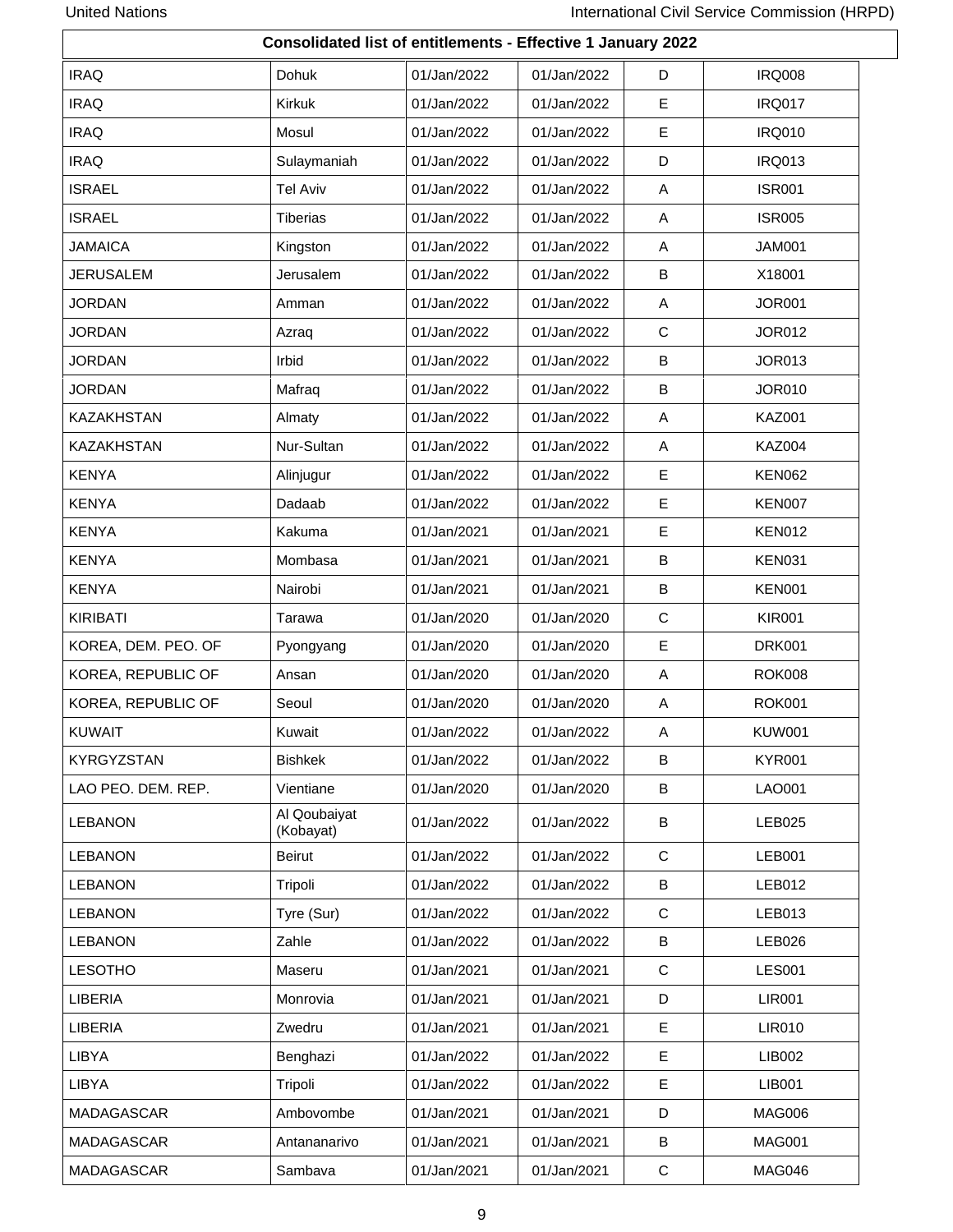|                              | <b>Consolidated list of entitlements - Effective 1 January 2022</b> |             |             |             |               |  |  |  |  |
|------------------------------|---------------------------------------------------------------------|-------------|-------------|-------------|---------------|--|--|--|--|
| MADAGASCAR                   | Toliara (Tulear)                                                    | 01/Jan/2021 | 01/Jan/2021 | C           | MAG034        |  |  |  |  |
| <b>MALAWI</b>                | <b>Blantyre</b>                                                     | 01/Jan/2021 | 01/Jan/2021 | B           | <b>MLW002</b> |  |  |  |  |
| <b>MALAWI</b>                | Lilongwe                                                            | 01/Jan/2021 | 01/Jan/2021 | B           | <b>MLW001</b> |  |  |  |  |
| <b>MALAYSIA</b>              | Kuala Lumpur                                                        | 01/Jan/2020 | 01/Jan/2020 | Α           | MAL001        |  |  |  |  |
| <b>MALDIVES</b>              | Male                                                                | 01/Jan/2020 | 01/Jan/2020 | B           | MDV001        |  |  |  |  |
| <b>MALI</b>                  | Bamako                                                              | 01/Jan/2021 | 01/Jan/2021 | D           | <b>MLI001</b> |  |  |  |  |
| <b>MALI</b>                  | Gao                                                                 | 01/Jan/2022 | 01/Jan/2022 | E           | <b>MLI005</b> |  |  |  |  |
| <b>MALI</b>                  | Kidal                                                               | 01/Jan/2022 | 01/Jan/2022 | $\mathsf E$ | <b>MLI007</b> |  |  |  |  |
| <b>MALI</b>                  | Menaka                                                              | 01/Jan/2022 | 01/Jan/2022 | E           | <b>MLI026</b> |  |  |  |  |
| <b>MALI</b>                  | Mopti                                                               | 01/Jan/2022 | 01/Jan/2022 | E           | <b>MLI010</b> |  |  |  |  |
| <b>MALI</b>                  | Sikasso                                                             | 01/Jan/2021 | 01/Jan/2021 | D           | <b>MLI015</b> |  |  |  |  |
| <b>MALI</b>                  | <b>Tessalit</b>                                                     | 01/Jan/2022 | 01/Jan/2022 | E           | <b>MLI016</b> |  |  |  |  |
| <b>MALI</b>                  | Tombouctou                                                          | 01/Jan/2022 | 01/Jan/2022 | Е           | <b>MLI018</b> |  |  |  |  |
| <b>MARSHALL ISLANDS</b>      | Majuro                                                              | 01/Jan/2020 | 01/Jan/2020 | $\mathbf C$ | <b>MAS001</b> |  |  |  |  |
| <b>MAURITANIA</b>            | Bassikounou                                                         | 01/Jan/2021 | 01/Jan/2021 | E           | <b>MAU005</b> |  |  |  |  |
| <b>MAURITANIA</b>            | Nouadhibou                                                          | 01/Jan/2021 | 01/Jan/2021 | D           | <b>MAU014</b> |  |  |  |  |
| <b>MAURITANIA</b>            | Nouakchott                                                          | 01/Jan/2021 | 01/Jan/2021 | D           | <b>MAU001</b> |  |  |  |  |
| <b>MAURITIUS</b>             | Port Louis                                                          | 01/Jan/2021 | 01/Jan/2021 | Α           | MAR003        |  |  |  |  |
| <b>MEXICO</b>                | Ciudad Juarez                                                       | 01/Jan/2022 | 01/Jan/2022 | A           | <b>MEX061</b> |  |  |  |  |
| <b>MEXICO</b>                | Mexico City                                                         | 01/Jan/2022 | 01/Jan/2022 | Α           | <b>MEX001</b> |  |  |  |  |
| <b>MEXICO</b>                | Monterrey                                                           | 01/Jan/2022 | 01/Jan/2022 | Α           | <b>MEX057</b> |  |  |  |  |
| <b>MEXICO</b>                | Palenque                                                            | 01/Jan/2022 | 01/Jan/2022 | B           | <b>MEX060</b> |  |  |  |  |
| <b>MEXICO</b>                | Tapachula, Chiapas                                                  | 01/Jan/2022 | 01/Jan/2022 | Α           | <b>MEX043</b> |  |  |  |  |
| <b>MEXICO</b>                | Tenosique                                                           | 01/Jan/2022 | 01/Jan/2022 | C           | <b>MEX054</b> |  |  |  |  |
| <b>MEXICO</b>                | Tijuana                                                             | 01/Jan/2022 | 01/Jan/2022 | Α           | <b>MEX058</b> |  |  |  |  |
| MICRONESIA, FED STATES<br>OF | Pohnpei (Ponape)                                                    | 01/Jan/2020 | 01/Jan/2020 | C           | MIC004        |  |  |  |  |
| <b>MOLDOVA</b>               | Chisinau                                                            | 01/Jan/2022 | 01/Jan/2022 | Α           | MOL001        |  |  |  |  |
| <b>MONGOLIA</b>              | Ulan Bator                                                          | 01/Jan/2020 | 01/Jan/2020 | B           | <b>MON001</b> |  |  |  |  |
| <b>MONTENEGRO</b>            | Podgorica                                                           | 01/Jan/2022 | 01/Jan/2022 | Α           | <b>MNE001</b> |  |  |  |  |
| <b>MOROCCO</b>               | Rabat                                                               | 01/Jan/2021 | 01/Jan/2021 | A           | <b>MOR001</b> |  |  |  |  |
| MOZAMBIQUE                   | Beira                                                               | 01/Jan/2021 | 01/Jan/2021 | D           | MOZ002        |  |  |  |  |
| <b>MOZAMBIQUE</b>            | Maputo                                                              | 01/Jan/2021 | 01/Jan/2021 | B           | MOZ001        |  |  |  |  |
| <b>MOZAMBIQUE</b>            | Nampula                                                             | 01/Jan/2021 | 01/Jan/2021 | C           | MOZ021        |  |  |  |  |
| <b>MOZAMBIQUE</b>            | Pemba                                                               | 01/Jan/2021 | 01/Jan/2021 | D           | <b>MOZ022</b> |  |  |  |  |
| <b>MYANMAR</b>               | Hpa An                                                              | 01/Jan/2022 | 01/Jan/2022 | D           | <b>MYA069</b> |  |  |  |  |
| <b>MYANMAR</b>               | Maungdaw                                                            | 01/Jan/2022 | 01/Jan/2022 | Е           | <b>MYA011</b> |  |  |  |  |
| <b>MYANMAR</b>               | Myitkyina                                                           | 01/Jan/2022 | 01/Jan/2022 | Е           | <b>MYA017</b> |  |  |  |  |
| <b>MYANMAR</b>               | Nay Pyi Taw                                                         | 01/Jan/2022 | 01/Jan/2022 | D           | <b>MYA060</b> |  |  |  |  |
| <b>MYANMAR</b>               | Sittwe                                                              | 01/Jan/2022 | 01/Jan/2022 | D           | MYA024        |  |  |  |  |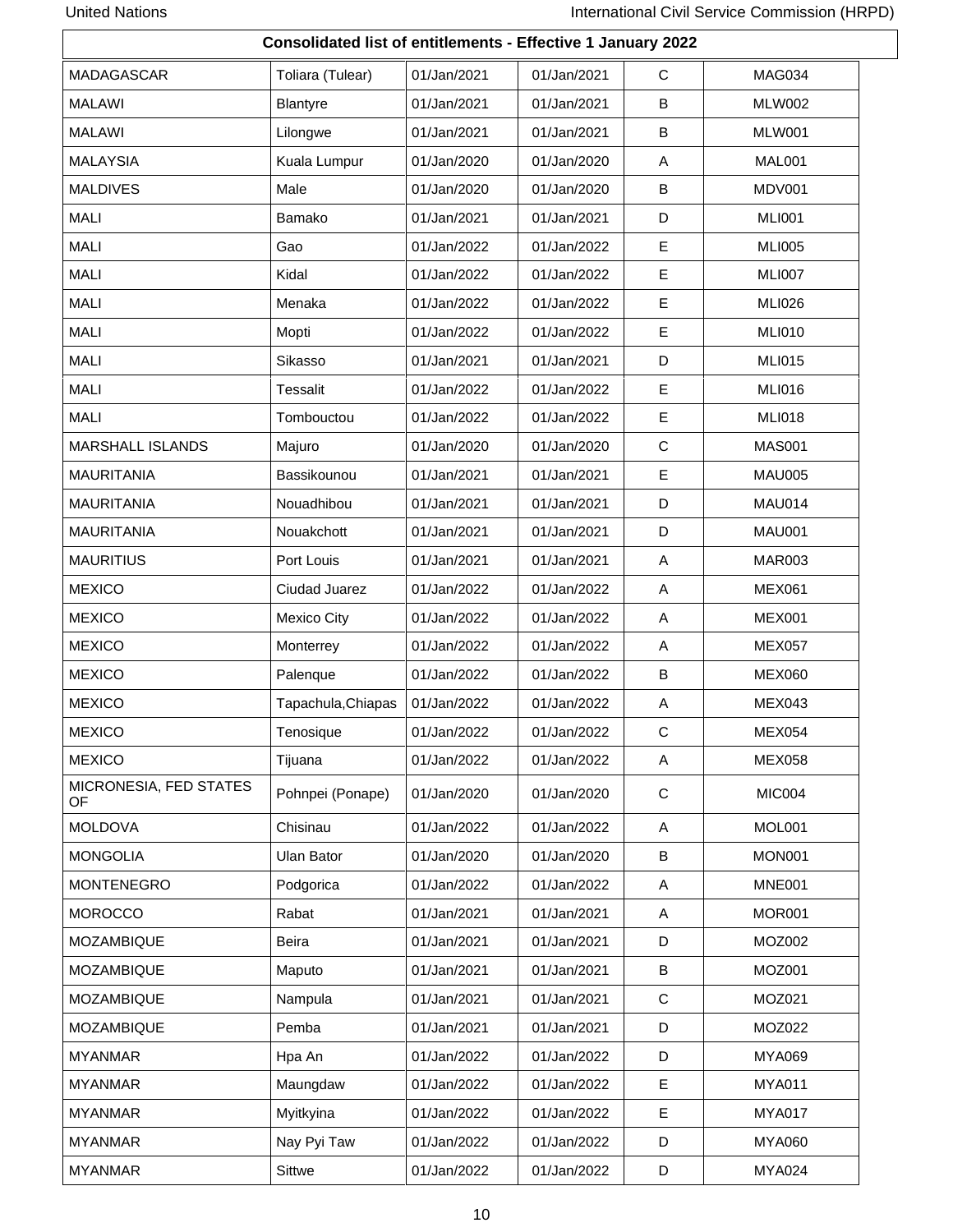|                       | Consolidated list of entitlements - Effective 1 January 2022 |             |             |              |               |
|-----------------------|--------------------------------------------------------------|-------------|-------------|--------------|---------------|
| <b>MYANMAR</b>        | Yangon                                                       | 01/Jan/2022 | 01/Jan/2022 | D            | <b>MYA001</b> |
| <b>NAMIBIA</b>        | Windhoek                                                     | 01/Jan/2021 | 01/Jan/2021 | Α            | <b>NAM001</b> |
| <b>NEPAL</b>          | Damak                                                        | 01/Jan/2020 | 01/Jan/2020 | C            | NEP027        |
| <b>NEPAL</b>          | Kathmandu                                                    | 01/Jan/2020 | 01/Jan/2020 | В            | <b>NEP001</b> |
| <b>NICARAGUA</b>      | Managua                                                      | 01/Jan/2022 | 01/Jan/2022 | A            | <b>NIC001</b> |
| <b>NIGER</b>          | Abala                                                        | 01/Jan/2022 | 01/Jan/2022 | E            | <b>NER025</b> |
| <b>NIGER</b>          | Agades                                                       | 01/Jan/2021 | 01/Jan/2021 | $\mathsf E$  | <b>NER002</b> |
| <b>NIGER</b>          | <b>Diffa</b>                                                 | 01/Jan/2022 | 01/Jan/2022 | E            | NER007        |
| <b>NIGER</b>          | Maradi                                                       | 01/Jan/2021 | 01/Jan/2021 | E            | <b>NER015</b> |
| <b>NIGER</b>          | Niamey                                                       | 01/Jan/2021 | 01/Jan/2021 | $\mathbf C$  | <b>NER001</b> |
| <b>NIGER</b>          | Ouallam                                                      | 01/Jan/2022 | 01/Jan/2022 | E            | <b>NER019</b> |
| <b>NIGER</b>          | Tahoua                                                       | 01/Jan/2022 | 01/Jan/2022 | E            | <b>NER021</b> |
| <b>NIGER</b>          | Tillabery                                                    | 01/Jan/2022 | 01/Jan/2022 | Е            | <b>NER023</b> |
| <b>NIGER</b>          | Zinder                                                       | 01/Jan/2021 | 01/Jan/2021 | D            | <b>NER024</b> |
| <b>NIGERIA</b>        | Abuja                                                        | 01/Jan/2021 | 01/Jan/2021 | $\mathbf C$  | <b>NIR001</b> |
| <b>NIGERIA</b>        | Adikpo                                                       | 01/Jan/2021 | 01/Jan/2021 | D            | <b>NIR118</b> |
| <b>NIGERIA</b>        | Akure (Ondo State)                                           | 01/Jan/2021 | 01/Jan/2021 | D            | <b>NIR008</b> |
| <b>NIGERIA</b>        | Bauchi                                                       | 01/Jan/2021 | 01/Jan/2021 | E            | <b>NIR013</b> |
| <b>NIGERIA</b>        | Calabar                                                      | 01/Jan/2021 | 01/Jan/2021 | C            | <b>NIR017</b> |
| <b>NIGERIA</b>        | Damaturu                                                     | 01/Jan/2021 | 01/Jan/2021 | D            | <b>NIR103</b> |
| <b>NIGERIA</b>        | Enugu                                                        | 01/Jan/2021 | 01/Jan/2021 | C            | <b>NIR018</b> |
| <b>NIGERIA</b>        | Kaduna                                                       | 01/Jan/2021 | 01/Jan/2021 | D            | <b>NIR030</b> |
| <b>NIGERIA</b>        | Kano                                                         | 01/Jan/2021 | 01/Jan/2021 | $\mathbf C$  | <b>NIR032</b> |
| <b>NIGERIA</b>        | Katsina                                                      | 01/Jan/2021 | 01/Jan/2021 | D            | <b>NIR106</b> |
| <b>NIGERIA</b>        | Lagos                                                        | 01/Jan/2021 | 01/Jan/2021 | $\mathsf{C}$ | <b>NIR075</b> |
| <b>NIGERIA</b>        | Maiduguri                                                    | 01/Jan/2022 | 01/Jan/2022 | E            | <b>NIR043</b> |
| <b>NIGERIA</b>        | Minna                                                        | 01/Jan/2021 | 01/Jan/2021 | D            | <b>NIR107</b> |
| <b>NIGERIA</b>        | Mubi                                                         | 01/Jan/2021 | 01/Jan/2021 | D            | <b>NIR134</b> |
| <b>NIGERIA</b>        | Ogoja                                                        | 01/Jan/2021 | 01/Jan/2021 | D            | <b>NIR133</b> |
| <b>NIGERIA</b>        | Port Harcourt                                                | 01/Jan/2021 | 01/Jan/2021 | C            | <b>NIR060</b> |
| <b>NIGERIA</b>        | Sokoto                                                       | 01/Jan/2021 | 01/Jan/2021 | E            | <b>NIR063</b> |
| <b>NIGERIA</b>        | Takum                                                        | 01/Jan/2021 | 01/Jan/2021 | D            | <b>NIR140</b> |
| <b>NIGERIA</b>        | Yola                                                         | 01/Jan/2021 | 01/Jan/2021 | D            | <b>NIR066</b> |
| OCCUPIED SYRIAN GOLAN | Occupied Syrian<br>Golan                                     | 01/Jan/2022 | 01/Jan/2022 | $\mathbf C$  | X21001        |
| <b>OMAN</b>           | Muscat                                                       | 01/Jan/2022 | 01/Jan/2022 | Α            | <b>OMA001</b> |
| <b>OMAN</b>           | Salalah                                                      | 01/Jan/2022 | 01/Jan/2022 | Α            | <b>OMA005</b> |
| <b>PAKISTAN</b>       | Islamabad                                                    | 01/Jan/2020 | 01/Jan/2020 | $\mathbf C$  | <b>PAK001</b> |
| <b>PAKISTAN</b>       | Karachi                                                      | 01/Jan/2022 | 01/Jan/2022 | $\mathbf C$  | <b>PAK018</b> |
| <b>PAKISTAN</b>       | Lahore                                                       | 01/Jan/2022 | 01/Jan/2022 | $\mathbf C$  | <b>PAK020</b> |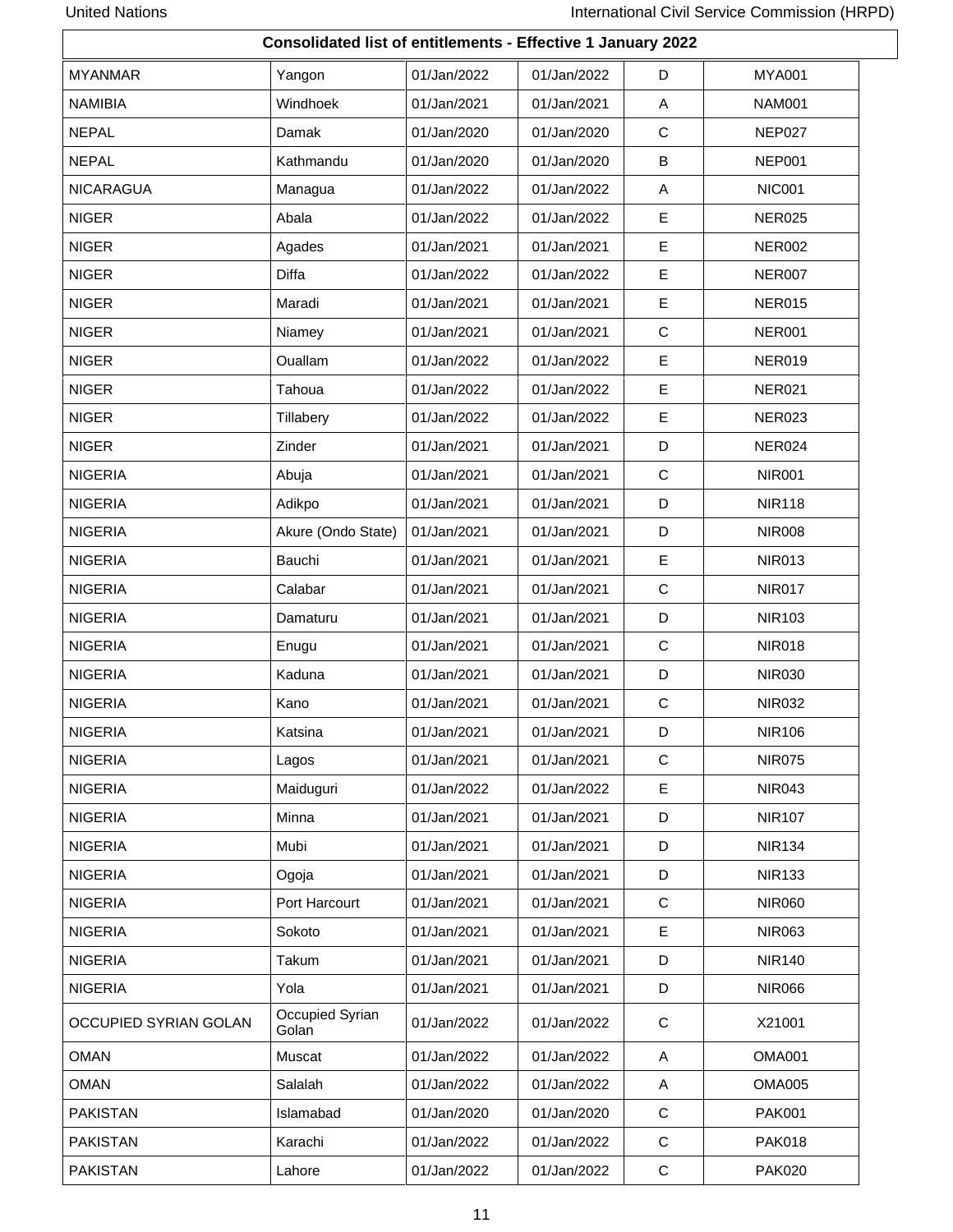$\mathbf{r}$ 

| Consolidated list of entitlements - Effective 1 January 2022 |                             |             |             |             |               |  |  |  |
|--------------------------------------------------------------|-----------------------------|-------------|-------------|-------------|---------------|--|--|--|
| <b>PAKISTAN</b>                                              | Peshawar                    | 01/Jan/2022 | 01/Jan/2022 | E           | <b>PAK027</b> |  |  |  |
| <b>PAKISTAN</b>                                              | Quetta                      | 01/Jan/2022 | 01/Jan/2022 | E           | <b>PAK029</b> |  |  |  |
| <b>PALAU</b>                                                 | Koror                       | 01/Jul/2020 | 01/Jul/2020 | B           | <b>PAL001</b> |  |  |  |
| <b>PANAMA</b>                                                | Panama City                 | 01/Jan/2022 | 01/Jan/2022 | Α           | <b>PAN001</b> |  |  |  |
| PAPUA NEW GUINEA                                             | <b>Buka</b>                 | 01/Jan/2020 | 01/Jan/2020 | E           | <b>PNG012</b> |  |  |  |
| PAPUA NEW GUINEA                                             | Port Moresby                | 01/Jan/2020 | 01/Jan/2020 | D           | <b>PNG001</b> |  |  |  |
| PAPUA NEW GUINEA                                             | Wewak                       | 01/Jul/2021 | 01/Jul/2021 | D           | <b>PNG044</b> |  |  |  |
| PARAGUAY                                                     | Asuncion                    | 01/Jan/2022 | 01/Jan/2022 | A           | <b>PAR001</b> |  |  |  |
| PERU                                                         | Lima                        | 01/Jan/2022 | 01/Jan/2022 | A           | <b>PER001</b> |  |  |  |
| PERU                                                         | Tumbes                      | 01/Jan/2022 | 01/Jan/2022 | B           | <b>PER022</b> |  |  |  |
| <b>PHILIPPINES</b>                                           | Cotabato City               | 01/Jan/2020 | 01/Jan/2020 | $\mathbf C$ | PHI010        |  |  |  |
| <b>PHILIPPINES</b>                                           | Manila                      | 01/Jan/2020 | 01/Jan/2020 | Α           | <b>PHI001</b> |  |  |  |
| QATAR                                                        | Doha                        | 01/Jan/2022 | 01/Jan/2022 | Α           | QAT001        |  |  |  |
| <b>RUSSIAN FEDERATION</b>                                    | Moscow                      | 01/Jan/2022 | 01/Jan/2022 | Α           | <b>RUS001</b> |  |  |  |
| <b>RWANDA</b>                                                | Gicumbi (Byumba)            | 01/Jan/2021 | 01/Jan/2021 | C           | <b>RWA011</b> |  |  |  |
| <b>RWANDA</b>                                                | Huye (Butare)               | 01/Jan/2021 | 01/Jan/2021 | B           | <b>RWA002</b> |  |  |  |
| <b>RWANDA</b>                                                | Kabarore                    | 01/Jan/2021 | 01/Jan/2021 | $\mathbf C$ | <b>RWA031</b> |  |  |  |
| <b>RWANDA</b>                                                | Karongi (Kibuye)            | 01/Jan/2021 | 01/Jan/2021 | $\mathbf C$ | <b>RWA010</b> |  |  |  |
| <b>RWANDA</b>                                                | Kigali                      | 01/Jan/2021 | 01/Jan/2021 | Α           | <b>RWA001</b> |  |  |  |
| <b>RWANDA</b>                                                | Kirehe                      | 01/Jan/2021 | 01/Jan/2021 | C           | <b>RWA023</b> |  |  |  |
| <b>SAMOA</b>                                                 | Apia                        | 01/Jan/2021 | 01/Jan/2021 | B           | <b>SAM001</b> |  |  |  |
| <b>SAO TOME AND PRINCIPE</b>                                 | Sao Tome                    | 01/Jan/2021 | 01/Jan/2021 | B           | STP001        |  |  |  |
| <b>SAUDI ARABIA</b>                                          | Jeddah                      | 01/Jan/2020 | 01/Jan/2020 | Α           | <b>SAU011</b> |  |  |  |
| SAUDI ARABIA                                                 | Riyadh                      | 01/Jan/2020 | 01/Jan/2020 | Α           | <b>SAU001</b> |  |  |  |
| <b>SENEGAL</b>                                               | Dakar                       | 01/Jan/2021 | 01/Jan/2021 | A           | <b>SEN001</b> |  |  |  |
| <b>SERBIA</b>                                                | Belgrade                    | 01/Jan/2022 | 01/Jan/2022 | A           | <b>SRB001</b> |  |  |  |
| <b>SERBIA</b>                                                | Mitrovica                   | 01/Jan/2022 | 01/Jan/2022 | $\mathbf C$ | <b>SRB015</b> |  |  |  |
| <b>SERBIA</b>                                                | Peja/Pec                    | 01/Jan/2022 | 01/Jan/2022 | B           | <b>SRB017</b> |  |  |  |
| <b>SERBIA</b>                                                | Pristina                    | 01/Jan/2022 | 01/Jan/2022 | B           | <b>SRB007</b> |  |  |  |
| <b>SEYCHELLES</b>                                            | Mahe/Port Victoria          | 01/Jan/2021 | 01/Jan/2021 | Α           | <b>SEY001</b> |  |  |  |
| SIERRA LEONE                                                 | Freetown                    | 01/Jan/2021 | 01/Jan/2021 | D           | <b>SIL001</b> |  |  |  |
| <b>SINGAPORE</b>                                             | Singapore                   | 01/Jan/2020 | 01/Jan/2020 | Α           | <b>SIN001</b> |  |  |  |
| <b>SOLOMON ISLANDS</b>                                       | Honair                      | 01/Jan/2020 | 01/Jan/2020 | D           | SOI001        |  |  |  |
| <b>SOMALIA</b>                                               | Baidoa                      | 01/Jan/2022 | 01/Jan/2022 | E           | <b>SOM029</b> |  |  |  |
| <b>SOMALIA</b>                                               | <b>Belet Uen</b>            | 01/Jan/2022 | 01/Jan/2022 | Е           | <b>SOM005</b> |  |  |  |
| <b>SOMALIA</b>                                               | Berbera                     | 01/Jan/2021 | 01/Jan/2021 | Е           | SOM006        |  |  |  |
| <b>SOMALIA</b>                                               | Boosaaso (Bender<br>Cassim) | 01/Jan/2022 | 01/Jan/2022 | Е           | <b>SOM007</b> |  |  |  |
| <b>SOMALIA</b>                                               | Dhobley                     | 01/Jan/2022 | 01/Jan/2022 | Е           | <b>SOM062</b> |  |  |  |
| <b>SOMALIA</b>                                               | Dolow                       | 01/Jan/2022 | 01/Jan/2022 | E           | <b>SOM050</b> |  |  |  |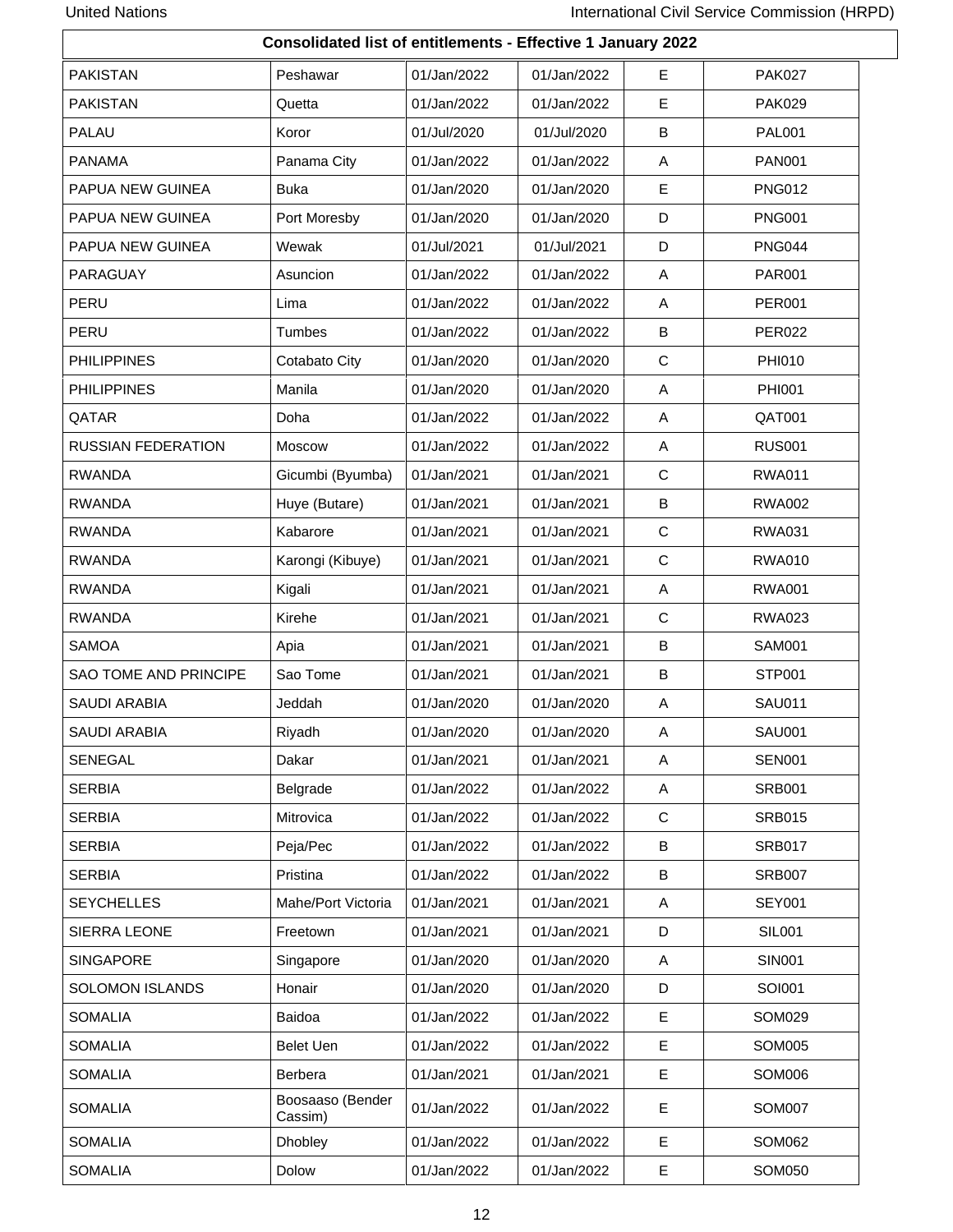| Consolidated list of entitlements - Effective 1 January 2022 |                   |             |             |             |               |  |  |  |
|--------------------------------------------------------------|-------------------|-------------|-------------|-------------|---------------|--|--|--|
| <b>SOMALIA</b>                                               | Galkacyo          | 01/Jan/2022 | 01/Jan/2022 | E           | SOM043        |  |  |  |
| <b>SOMALIA</b>                                               | Garowe            | 01/Jan/2022 | 01/Jan/2022 | Е           | SOM024        |  |  |  |
| <b>SOMALIA</b>                                               | Hargeisa          | 01/Jan/2021 | 01/Jan/2021 | E           | SOM013        |  |  |  |
| <b>SOMALIA</b>                                               | Jowhar            | 01/Jan/2022 | 01/Jan/2022 | E           | SOM015        |  |  |  |
| <b>SOMALIA</b>                                               | Kisimaio          | 01/Jan/2022 | 01/Jan/2022 | E           | SOM016        |  |  |  |
| <b>SOMALIA</b>                                               | Mogadiscio        | 01/Jan/2022 | 01/Jan/2022 | $\mathsf E$ | SOM001        |  |  |  |
| <b>SOUTH AFRICA</b>                                          | Cape Town         | 01/Jan/2021 | 01/Jan/2021 | A           | <b>SAF043</b> |  |  |  |
| <b>SOUTH AFRICA</b>                                          | Durban            | 01/Jan/2021 | 01/Jan/2021 | A           | SAF046        |  |  |  |
| <b>SOUTH AFRICA</b>                                          | Johannesburg      | 01/Jan/2021 | 01/Jan/2021 | Α           | <b>SAF008</b> |  |  |  |
| <b>SOUTH AFRICA</b>                                          | Pretoria          | 01/Jan/2021 | 01/Jan/2021 | Α           | <b>SAF001</b> |  |  |  |
| SOUTH SUDAN, REPUBLIC<br>OF                                  | Aweil             | 01/Jan/2022 | 01/Jan/2022 | Е           | <b>SSD008</b> |  |  |  |
| SOUTH SUDAN, REPUBLIC<br>OF                                  | <b>Bentiu</b>     | 01/Jan/2022 | 01/Jan/2022 | E           | <b>SSD006</b> |  |  |  |
| SOUTH SUDAN, REPUBLIC<br>OF                                  | Bor               | 01/Jan/2022 | 01/Jan/2022 | E           | <b>SSD005</b> |  |  |  |
| SOUTH SUDAN, REPUBLIC<br>OF                                  | Bunj (Maban)      | 01/Jan/2022 | 01/Jan/2022 | Е           | <b>SSD024</b> |  |  |  |
| SOUTH SUDAN, REPUBLIC<br>OF                                  | Gokmachar         | 01/Jan/2022 | 01/Jan/2022 | E           | <b>SSD026</b> |  |  |  |
| SOUTH SUDAN, REPUBLIC<br>OF                                  | Jam-Jang          | 01/Jan/2022 | 01/Jan/2022 | Е           | SSD031        |  |  |  |
| SOUTH SUDAN, REPUBLIC<br>OF                                  | Juba              | 01/Jan/2022 | 01/Jan/2022 | Е           | <b>SSD001</b> |  |  |  |
| SOUTH SUDAN, REPUBLIC<br>OF                                  | Kapoeta           | 01/Jan/2022 | 01/Jan/2022 | E           | <b>SSD043</b> |  |  |  |
| SOUTH SUDAN, REPUBLIC<br>OF                                  | Kuajok            | 01/Jan/2022 | 01/Jan/2022 | E           | <b>SSD009</b> |  |  |  |
| SOUTH SUDAN, REPUBLIC<br>OF                                  | Malakal           | 01/Jan/2022 | 01/Jan/2022 | E           | <b>SSD004</b> |  |  |  |
| SOUTH SUDAN, REPUBLIC<br>OF                                  | Pibor             | 01/Jan/2022 | 01/Jan/2022 | Е           | <b>SSD044</b> |  |  |  |
| SOUTH SUDAN, REPUBLIC<br><b>OF</b>                           | Rumbek            | 01/Jan/2022 | 01/Jan/2022 | Е           | <b>SSD010</b> |  |  |  |
| SOUTH SUDAN, REPUBLIC<br>OF.                                 | Torit             | 01/Jan/2022 | 01/Jan/2022 | E           | <b>SSD002</b> |  |  |  |
| SOUTH SUDAN, REPUBLIC<br>OF.                                 | Wau               | 01/Jan/2022 | 01/Jan/2022 | Е           | <b>SSD007</b> |  |  |  |
| SOUTH SUDAN, REPUBLIC<br>OF                                  | Yambio            | 01/Jan/2022 | 01/Jan/2022 | E           | <b>SSD003</b> |  |  |  |
| SOUTH SUDAN, REPUBLIC<br>OF                                  | Yei               | 01/Jan/2022 | 01/Jan/2022 | Е           | <b>SSD017</b> |  |  |  |
| <b>SRI LANKA</b>                                             | Colombo           | 01/Jan/2020 | 01/Jan/2020 | В           | <b>SRL001</b> |  |  |  |
| <b>SRI LANKA</b>                                             | Kilinochchi       | 01/Jan/2020 | 01/Jan/2020 | D           | <b>SRL011</b> |  |  |  |
| ST. KITTS AND NEVIS                                          | <b>Basseterre</b> | 01/Jan/2022 | 01/Jan/2022 | A           | <b>STK001</b> |  |  |  |
| ST. LUCIA                                                    | Castries          | 01/Jan/2022 | 01/Jan/2022 | A           | <b>STL001</b> |  |  |  |
| ST.VINCENT-GRENADINES                                        | Kingstown         | 01/Jan/2022 | 01/Jan/2022 | A           | <b>STV001</b> |  |  |  |
| <b>SUDAN</b>                                                 | Abu Jubaiha       | 01/Jan/2022 | 01/Jan/2022 | E           | <b>SUD164</b> |  |  |  |
| <b>SUDAN</b>                                                 | Abyei             | 01/Jan/2022 | 01/Jan/2022 | E           | <b>SUD053</b> |  |  |  |
| <b>SUDAN</b>                                                 | Damazine          | 01/Jan/2021 | 01/Jan/2021 | D           | <b>SUD057</b> |  |  |  |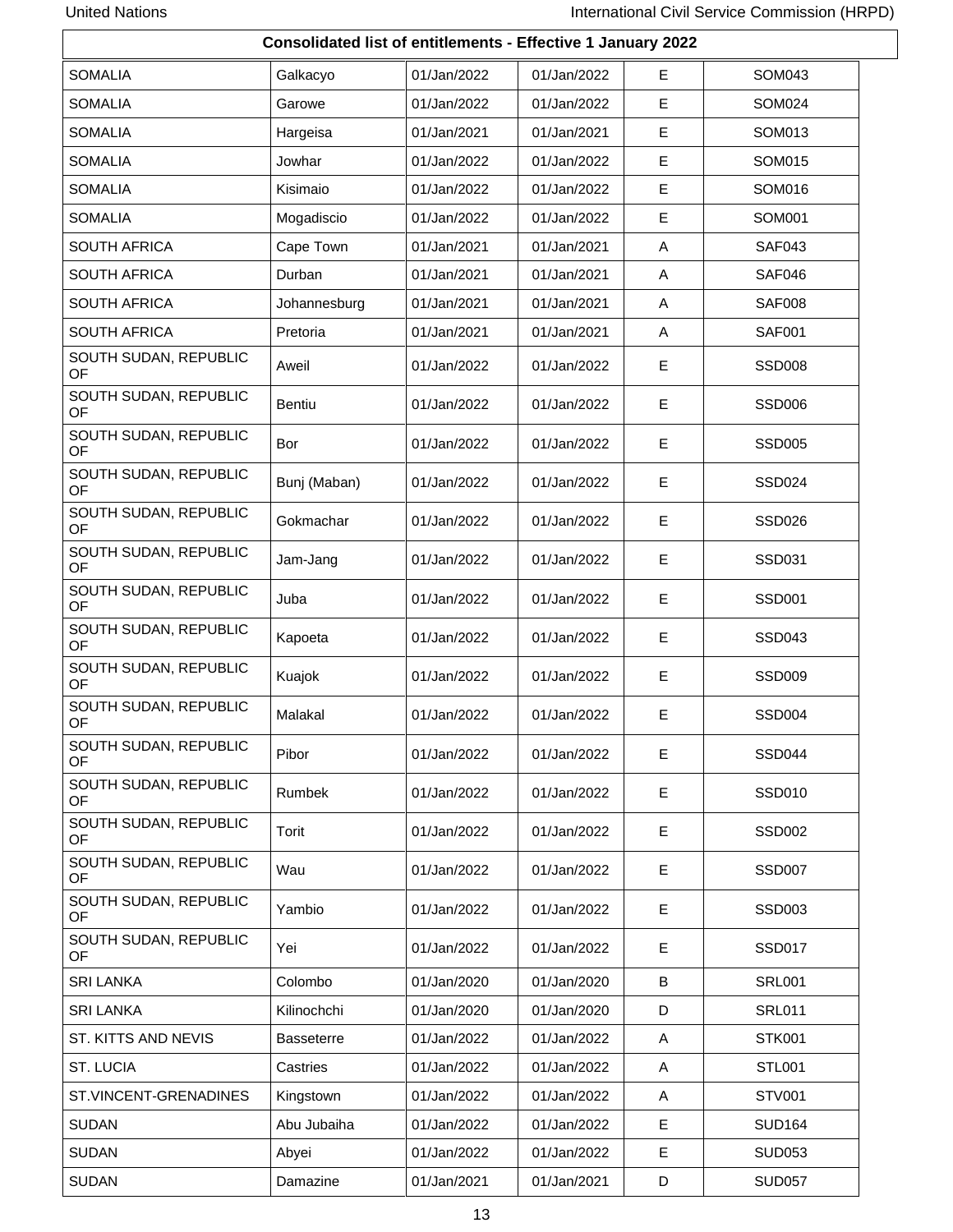| Consolidated list of entitlements - Effective 1 January 2022 |                   |             |             |              |               |
|--------------------------------------------------------------|-------------------|-------------|-------------|--------------|---------------|
| <b>SUDAN</b>                                                 | Ed Daein          | 01/Jan/2022 | 01/Jan/2022 | Е            | <b>SUD067</b> |
| <b>SUDAN</b>                                                 | El Fasher         | 01/Jan/2022 | 01/Jan/2022 | Е            | <b>SUD010</b> |
| <b>SUDAN</b>                                                 | El Fula           | 01/Jan/2021 | 01/Jan/2021 | Е            | <b>SUD163</b> |
| <b>SUDAN</b>                                                 | El Gedaref        | 01/Jan/2022 | 01/Jan/2022 | Е            | <b>SUD011</b> |
| <b>SUDAN</b>                                                 | El Geneina        | 01/Jan/2022 | 01/Jan/2022 | Е            | <b>SUD012</b> |
| <b>SUDAN</b>                                                 | El Obeid          | 01/Jan/2021 | 01/Jan/2021 | E            | <b>SUD013</b> |
| <b>SUDAN</b>                                                 | Golo (W. Darfur)  | 01/Jan/2022 | 01/Jan/2022 | Е            | <b>SUD145</b> |
| <b>SUDAN</b>                                                 | Kadugli           | 01/Jan/2022 | 01/Jan/2022 | E            | <b>SUD021</b> |
| <b>SUDAN</b>                                                 | Kassala           | 01/Jan/2021 | 01/Jan/2021 | E            | <b>SUD023</b> |
| <b>SUDAN</b>                                                 | Khartoum          | 01/Jan/2021 | 01/Jan/2021 | $\mathsf{C}$ | <b>SUD001</b> |
| <b>SUDAN</b>                                                 | Khashm El Girba   | 01/Jan/2021 | 01/Jan/2021 | E            | <b>SUD124</b> |
| <b>SUDAN</b>                                                 | Khor Abeche       | 01/Jan/2022 | 01/Jan/2022 | Е            | <b>SUD093</b> |
| <b>SUDAN</b>                                                 | Kosti             | 01/Jan/2021 | 01/Jan/2021 | Е            | <b>SUD029</b> |
| <b>SUDAN</b>                                                 | Nertiti           | 01/Jan/2022 | 01/Jan/2022 | E            | <b>SUD107</b> |
| <b>SUDAN</b>                                                 | Nyala             | 01/Jan/2022 | 01/Jan/2022 | E            | <b>SUD034</b> |
| <b>SUDAN</b>                                                 | Port Sudan        | 01/Jan/2021 | 01/Jan/2021 | $\mathsf{C}$ | <b>SUD036</b> |
| <b>SUDAN</b>                                                 | Saraf Umra (Omra) | 01/Jan/2022 | 01/Jan/2022 | E            | <b>SUD119</b> |
| <b>SUDAN</b>                                                 | Shangal Tobaye    | 01/Jan/2022 | 01/Jan/2022 | E            | <b>SUD038</b> |
| <b>SUDAN</b>                                                 | Tawilla (Tawilah) | 01/Jan/2022 | 01/Jan/2022 | E            | <b>SUD131</b> |
| <b>SUDAN</b>                                                 | Zalingei          | 01/Jan/2022 | 01/Jan/2022 | Е            | <b>SUD046</b> |
| <b>SURINAME</b>                                              | Paramaribo        | 01/Jan/2022 | 01/Jan/2022 | B            | <b>SUR001</b> |
| SYRIAN ARAB REPUBLIC                                         | Aleppo            | 01/Jan/2022 | 01/Jan/2022 | E            | <b>SYR002</b> |
| SYRIAN ARAB REPUBLIC                                         | Damascus          | 01/Jan/2022 | 01/Jan/2022 | E            | <b>SYR001</b> |
| SYRIAN ARAB REPUBLIC                                         | Deir-ez-Zor       | 01/Jan/2022 | 01/Jan/2022 | Е            | <b>SYR006</b> |
| SYRIAN ARAB REPUBLIC                                         | Homs              | 01/Jan/2022 | 01/Jan/2022 | E            | <b>SYR009</b> |
| SYRIAN ARAB REPUBLIC                                         | Lattakia          | 01/Jan/2022 | 01/Jan/2022 | E            | <b>SYR014</b> |
| SYRIAN ARAB REPUBLIC                                         | Qamishli          | 01/Jan/2022 | 01/Jan/2022 | Е            | <b>SYR030</b> |
| SYRIAN ARAB REPUBLIC                                         | Sweida            | 01/Jan/2022 | 01/Jan/2022 | Е            | SYR032        |
| SYRIAN ARAB REPUBLIC                                         | Tartous           | 01/Jan/2022 | 01/Jan/2022 | Е            | <b>SYR019</b> |
| <b>TAJIKISTAN</b>                                            | Dushanbe          | 01/Jan/2022 | 01/Jan/2022 | B            | <b>TAJ001</b> |
| TANZANIA, UNITED REP. OF                                     | Arusha            | 01/Jan/2021 | 01/Jan/2021 | B            | <b>URT002</b> |
| TANZANIA, UNITED REP. OF                                     | Dar es Salaam     | 01/Jan/2021 | 01/Jan/2021 | B            | <b>URT001</b> |
| TANZANIA, UNITED REP. OF                                     | Kasulu            | 01/Jan/2022 | 01/Jan/2022 | D            | <b>URT023</b> |
| TANZANIA, UNITED REP. OF                                     | Kibondo           | 01/Jan/2022 | 01/Jan/2022 | D            | <b>URT024</b> |
| TANZANIA, UNITED REP. OF                                     | Kigoma            | 01/Jan/2022 | 01/Jan/2022 | C            | <b>URT025</b> |
| TANZANIA, UNITED REP. OF                                     | Zanzibar          | 01/Jan/2021 | 01/Jan/2021 | В            | <b>URT060</b> |
| <b>THAILAND</b>                                              | Ban Mae Sot       | 01/Jan/2020 | 01/Jan/2020 | B            | <b>THA004</b> |
| THAILAND                                                     | Bangkok           | 01/Jan/2020 | 01/Jan/2020 | A            | <b>THA001</b> |
| <b>THAILAND</b>                                              | Mae Hong Son      | 01/Jan/2020 | 01/Jan/2020 | B            | <b>THA023</b> |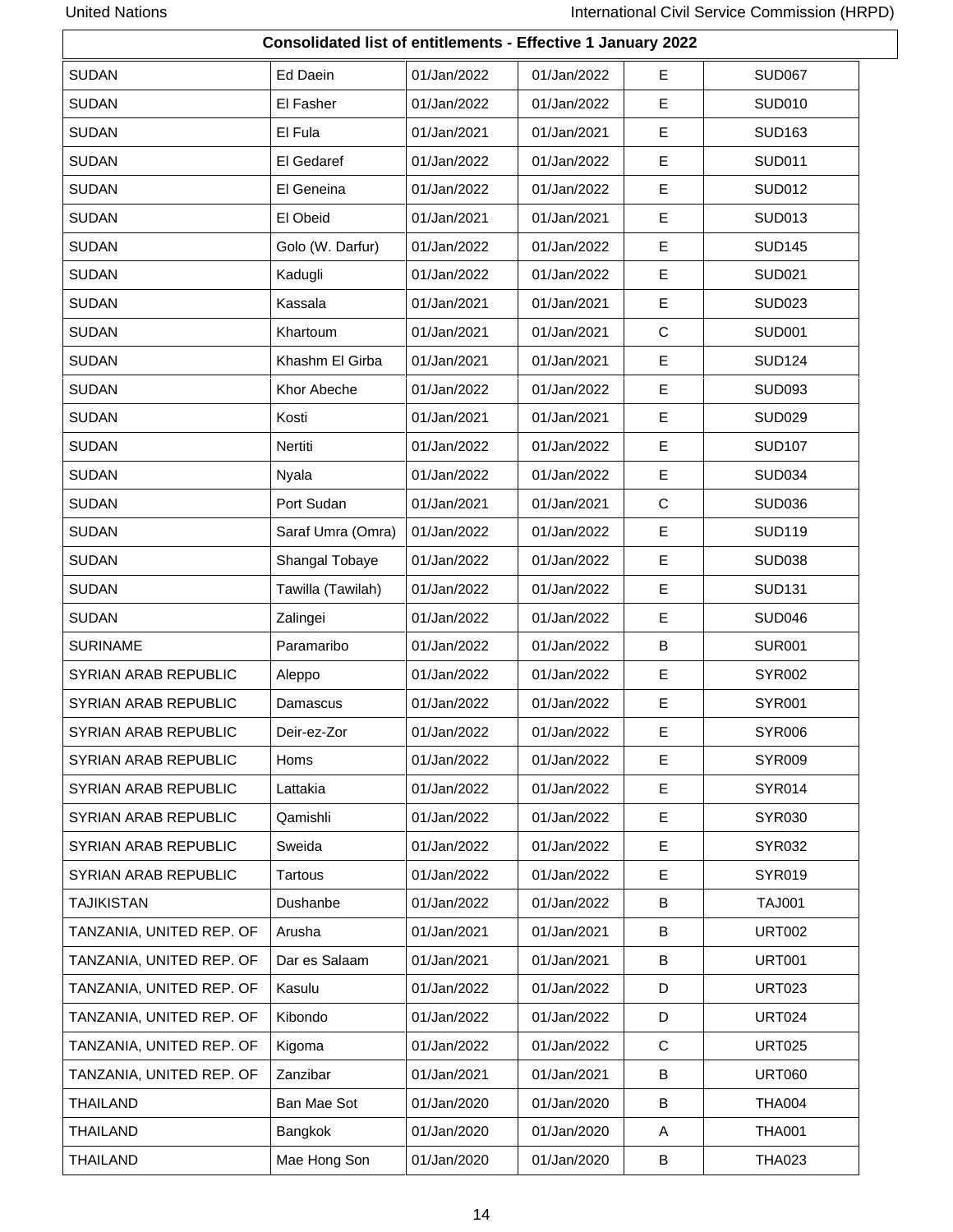| Consolidated list of entitlements - Effective 1 January 2022 |                 |             |             |             |               |
|--------------------------------------------------------------|-----------------|-------------|-------------|-------------|---------------|
| THE REPUBLIC OF NORTH<br><b>MACEDONIA</b>                    | Skopje          | 01/Jan/2022 | 01/Jan/2022 | Α           | MCD001        |
| <b>TIMOR-LESTE</b>                                           | Bacau           | 01/Jan/2020 | 01/Jan/2020 | D           | <b>TIM002</b> |
| <b>TIMOR-LESTE</b>                                           | Dili            | 01/Jan/2020 | 01/Jan/2020 | $\mathbf C$ | <b>TIM001</b> |
| <b>TIMOR-LESTE</b>                                           | Maliana         | 01/Jan/2020 | 01/Jan/2020 | D           | <b>TIM009</b> |
| <b>TIMOR-LESTE</b>                                           | Oecussi         | 01/Jan/2020 | 01/Jan/2020 | D           | <b>TIM003</b> |
| <b>TIMOR-LESTE</b>                                           | Same            | 01/Jan/2020 | 01/Jan/2020 | D           | <b>TIM012</b> |
| <b>TOGO</b>                                                  | Lome            | 01/Jan/2021 | 01/Jan/2021 | A           | <b>TOG001</b> |
| <b>TONGA</b>                                                 | Nuku`Alofa      | 01/Jan/2020 | 01/Jan/2020 | B           | <b>TON001</b> |
| TRINIDAD AND TOBAGO                                          | Port-of-Spain   | 01/Jan/2022 | 01/Jan/2022 | Α           | <b>TRI001</b> |
| <b>TUNISIA</b>                                               | Tunis           | 01/Jan/2021 | 01/Jan/2021 | Α           | <b>TUN001</b> |
| <b>TUNISIA</b>                                               | Zarzis          | 01/Jan/2021 | 01/Jan/2021 | Α           | <b>TUN011</b> |
| <b>TURKEY</b>                                                | Ankara          | 01/Jan/2020 | 01/Jan/2020 | Α           | <b>TUR001</b> |
| <b>TURKEY</b>                                                | Antakya (Hatay) | 01/Jan/2021 | 01/Jan/2021 | В           | <b>TUR028</b> |
| <b>TURKEY</b>                                                | Gaziantep       | 01/Jul/2020 | 01/Jan/2020 | В           | <b>TUR023</b> |
| <b>TURKEY</b>                                                | Istanbul        | 01/Jan/2020 | 01/Jan/2020 | Α           | <b>TUR011</b> |
| <b>TURKEY</b>                                                | Izmir           | 01/Jan/2022 | 01/Jan/2022 | A           | <b>TUR012</b> |
| <b>TURKEY</b>                                                | Sanliurfa       | 01/Jan/2020 | 01/Jan/2020 | B           | <b>TUR035</b> |
| <b>TURKMENISTAN</b>                                          | Ashkhabad       | 01/Jan/2022 | 01/Jan/2022 | $\mathbf C$ | <b>TUK001</b> |
| <b>TUVALU</b>                                                | Funafuti        | 01/Jan/2021 | 01/Jan/2021 | C           | <b>TUV001</b> |
| <b>UGANDA</b>                                                | Adjumani        | 01/Jan/2021 | 01/Jan/2021 | $\mathsf E$ | <b>UGA002</b> |
| <b>UGANDA</b>                                                | Arua            | 01/Jan/2021 | 01/Jan/2021 | $\mathbf C$ | <b>UGA003</b> |
| <b>UGANDA</b>                                                | Gulu            | 01/Jan/2021 | 01/Jan/2021 | $\mathbf C$ | <b>UGA008</b> |
| <b>UGANDA</b>                                                | Hoima           | 01/Jan/2021 | 01/Jan/2021 | D           | <b>UGA042</b> |
| <b>UGANDA</b>                                                | Kampala         | 01/Jan/2021 | 01/Jan/2021 | B           | <b>UGA001</b> |
| <b>UGANDA</b>                                                | Kiryandongo     | 01/Jan/2021 | 01/Jan/2021 | Е           | <b>UGA061</b> |
| <b>UGANDA</b>                                                | Kyaka II        | 01/Jan/2021 | 01/Jan/2021 | E           | <b>UGA049</b> |
| <b>UGANDA</b>                                                | Kyangwali       | 01/Jan/2021 | 01/Jan/2021 | E           | <b>UGA058</b> |
| <b>UGANDA</b>                                                | Lamwo           | 01/Jan/2021 | 01/Jan/2021 | $\mathsf E$ | <b>UGA067</b> |
| <b>UGANDA</b>                                                | Mbarara         | 01/Jan/2021 | 01/Jan/2021 | ${\bf C}$   | <b>UGA020</b> |
| <b>UGANDA</b>                                                | Moroto          | 01/Jan/2021 | 01/Jan/2021 | E           | <b>UGA023</b> |
| <b>UGANDA</b>                                                | Moyo            | 01/Jan/2021 | 01/Jan/2021 | $\mathsf E$ | <b>UGA024</b> |
| <b>UGANDA</b>                                                | Nakivale        | 01/Jan/2021 | 01/Jan/2021 | Е           | <b>UGA050</b> |
| <b>UGANDA</b>                                                | Rwamwanja       | 01/Jan/2021 | 01/Jan/2021 | E           | <b>UGA062</b> |
| <b>UGANDA</b>                                                | Yumbe           | 01/Jan/2021 | 01/Jan/2021 | Е           | <b>UGA064</b> |
| <b>UKRAINE</b>                                               | Donetsk         | 01/Jan/2022 | 01/Jan/2022 | D           | <b>UKR013</b> |
| <b>UKRAINE</b>                                               | Kharkiv         | 01/Jan/2022 | 01/Jan/2022 | A           | <b>UKR012</b> |
| <b>UKRAINE</b>                                               | Kramatorsk      | 01/Jan/2022 | 01/Jan/2022 | $\mathbf C$ | <b>UKR037</b> |
| <b>UKRAINE</b>                                               | Kyiv            | 01/Jan/2022 | 01/Jan/2022 | Α           | <b>UKR001</b> |
| <b>UKRAINE</b>                                               | Luhansk         | 01/Jan/2022 | 01/Jan/2022 | D           | <b>UKR040</b> |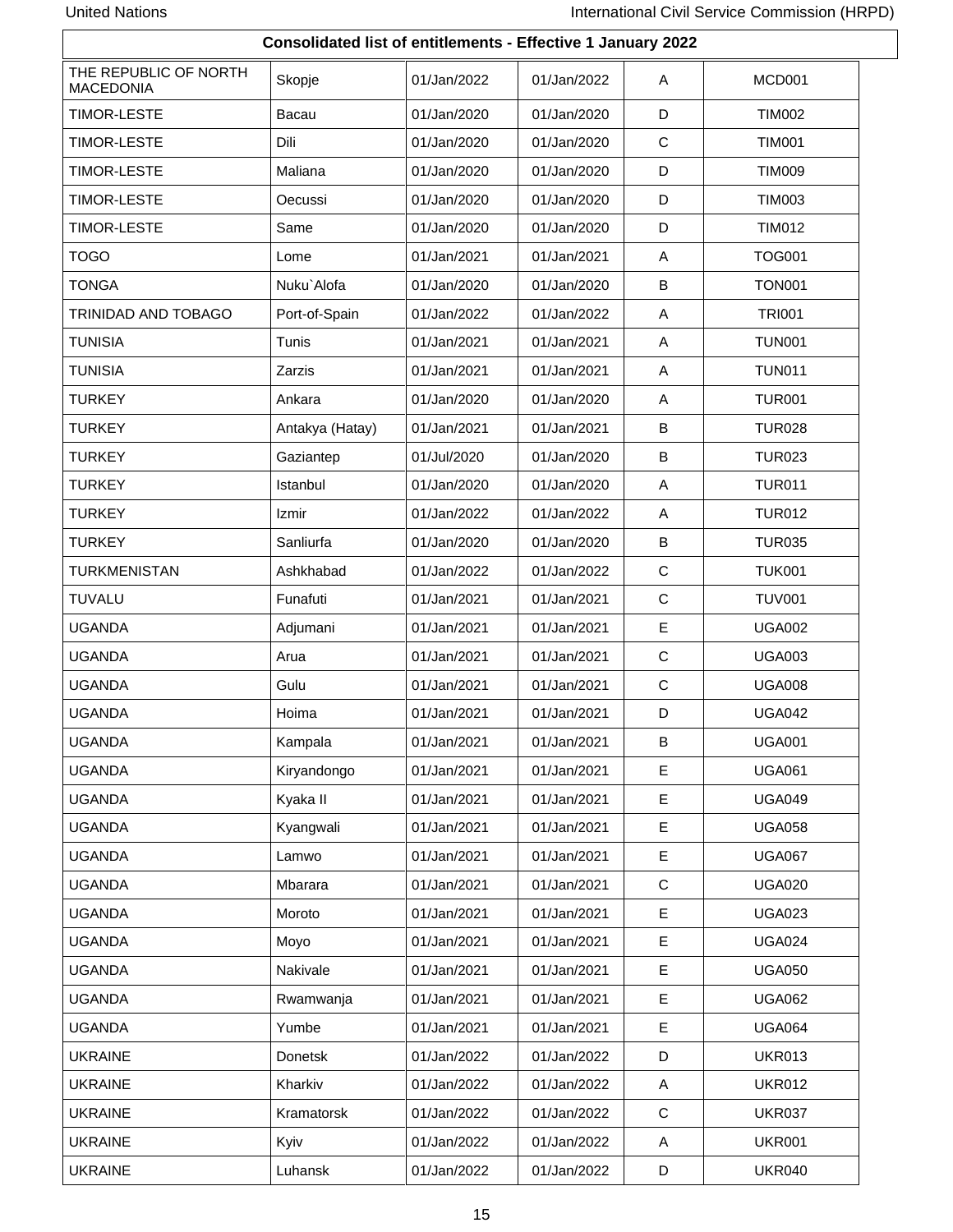| Consolidated list of entitlements - Effective 1 January 2022 |                            |             |             |              |               |
|--------------------------------------------------------------|----------------------------|-------------|-------------|--------------|---------------|
| <b>UKRAINE</b>                                               | Mariupol                   | 01/Jan/2022 | 01/Jan/2022 | B            | <b>UKR033</b> |
| <b>UKRAINE</b>                                               | Odessa                     | 01/Jan/2022 | 01/Jan/2022 | Α            | <b>UKR014</b> |
| <b>UNITED ARAB EMIRATES</b>                                  | Abu Dhabi                  | 01/Jan/2022 | 01/Jan/2022 | Α            | <b>UAE001</b> |
| UNITED ARAB EMIRATES                                         | Dubai                      | 01/Jan/2022 | 01/Jan/2022 | A            | <b>UAE005</b> |
| <b>URUGUAY</b>                                               | Montevideo                 | 01/Jan/2022 | 01/Jan/2022 | Α            | <b>URU001</b> |
| <b>UZBEKISTAN</b>                                            | Tashkent                   | 01/Jan/2022 | 01/Jan/2022 | A            | <b>UZB001</b> |
| VANUATU                                                      | Port Vila                  | 01/Jan/2020 | 01/Jan/2020 | B            | <b>VAN001</b> |
| VENEZUELA                                                    | Caracas                    | 01/Jan/2022 | 01/Jan/2022 | $\mathsf{C}$ | <b>VEN001</b> |
| VENEZUELA                                                    | Ciudad Guayana             | 01/Jan/2022 | 01/Jan/2022 | D            | <b>VEN035</b> |
| VENEZUELA                                                    | Guasdualito                | 01/Jan/2022 | 01/Jan/2022 | D            | <b>VEN010</b> |
| VENEZUELA                                                    | Maracaibo                  | 01/Jan/2022 | 01/Jan/2022 | D            | <b>VEN018</b> |
| VENEZUELA                                                    | San Antonio del<br>Tachira | 01/Jan/2022 | 01/Jan/2022 | D            | <b>VEN037</b> |
| VENEZUELA                                                    | San Cristobal              | 01/Jan/2022 | 01/Jan/2022 | D            | <b>VEN012</b> |
| <b>VIETNAM</b>                                               | Hanoi                      | 01/Jan/2020 | 01/Jan/2020 | A            | <b>VIE001</b> |
| <b>VIETNAM</b>                                               | Ho-Chi-Minh-Ville          | 01/Jan/2020 | 01/Jan/2020 | Α            | <b>VIE013</b> |
| <b>WEST BANK</b>                                             | East Jerusalem             | 01/Jan/2022 | 01/Jan/2022 | B            | OCT002        |
| <b>WEST BANK</b>                                             | Ramallah                   | 01/Jan/2022 | 01/Jan/2022 | B            | OCT012        |
| <b>WESTERN SAHARA</b>                                        | Laayoune                   | 01/Jan/2022 | 01/Jan/2022 | D            | <b>SAH001</b> |
| YEMEN, REPUBLIC OF                                           | Aden                       | 01/Jan/2022 | 01/Jan/2022 | E            | <b>YEM002</b> |
| YEMEN, REPUBLIC OF                                           | Hodeidah                   | 01/Jan/2022 | 01/Jan/2022 | E            | <b>YEM004</b> |
| YEMEN, REPUBLIC OF                                           | Ibb                        | 01/Jan/2022 | 01/Jan/2022 | E            | <b>YEM048</b> |
| YEMEN, REPUBLIC OF                                           | Marib                      | 01/Jan/2022 | 01/Jan/2022 | E            | <b>YEM011</b> |
| YEMEN, REPUBLIC OF                                           | Sa'ada                     | 01/Jan/2022 | 01/Jan/2022 | E            | <b>YEM035</b> |
| YEMEN, REPUBLIC OF                                           | Sana'a                     | 01/Jan/2022 | 01/Jan/2022 | $\mathsf E$  | <b>YEM001</b> |
| <b>ZAMBIA</b>                                                | Kawambwa                   | 01/Jan/2021 | 01/Jan/2021 | E            | ZAM010        |
| <b>ZAMBIA</b>                                                | Lusaka                     | 01/Jan/2021 | 01/Jan/2021 | В            | <b>ZAM001</b> |
| ZAMBIA                                                       | Nchelenge                  | 01/Jan/2021 | 01/Jan/2021 | D            | <b>ZAM086</b> |
| ZAMBIA                                                       | Solwezi                    | 01/Jan/2021 | 01/Jan/2021 | $\mathbf C$  | ZAM033        |
| ZIMBABWE                                                     | Harare                     | 01/Jan/2021 | 01/Jan/2021 | $\mathbf C$  | ZIM001        |
| ZIMBABWE                                                     | Tongogara                  | 01/Jan/2021 | 01/Jan/2021 | D            | ZIM056        |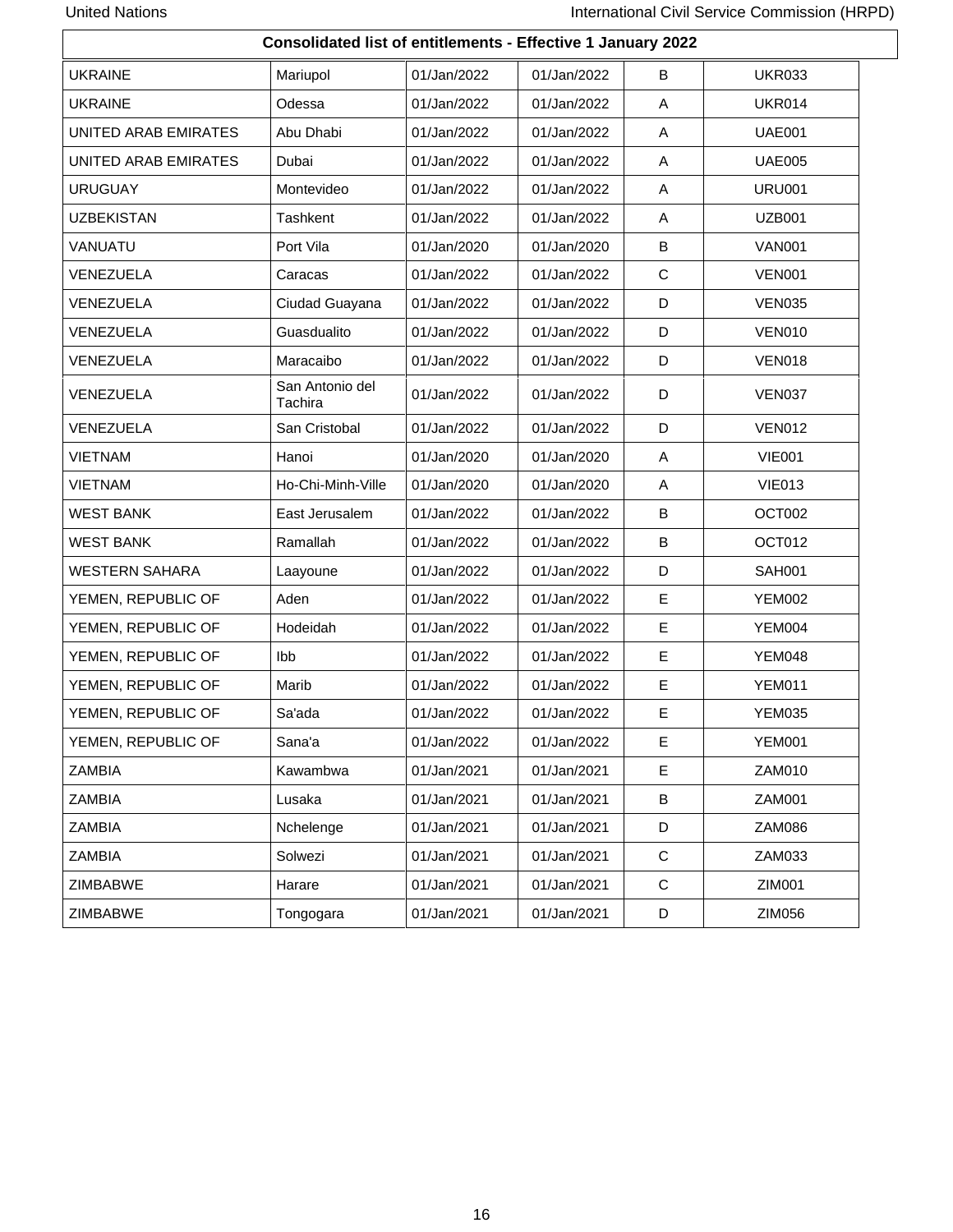### **Consolidated list of entitlements - Effective 1 January 2022**

|                       | The following Duty Stations have been classified as 'H' Duty<br>Stations and have been deleted from the list above. |  |  |  |  |
|-----------------------|---------------------------------------------------------------------------------------------------------------------|--|--|--|--|
| <b>Duty Station</b>   | W.E.F                                                                                                               |  |  |  |  |
| Cyprus                | 01/Jan/2005                                                                                                         |  |  |  |  |
| <b>Bulgaria</b>       | 01/Jan/2008                                                                                                         |  |  |  |  |
| <b>Czech Republic</b> | 01/Jan/2005                                                                                                         |  |  |  |  |
| Hungary               | 01/Jan/2005                                                                                                         |  |  |  |  |
| Latvia                | 01/Jan/2005                                                                                                         |  |  |  |  |
| Lithuania             | 01/Jan/2005                                                                                                         |  |  |  |  |
| Malta                 | 01/Jan/2005                                                                                                         |  |  |  |  |
| Poland                | 01/Jan/2005                                                                                                         |  |  |  |  |
| Slovak Republic       | 01/Jan/2005                                                                                                         |  |  |  |  |
| Slovenia, Republic of | 01/Jan/2005                                                                                                         |  |  |  |  |
| Estonia               | 01/Jan/2005                                                                                                         |  |  |  |  |
| Romania               | 01/Jan/2008                                                                                                         |  |  |  |  |
| Croatia, Republic of  | 01/Jan/2014                                                                                                         |  |  |  |  |